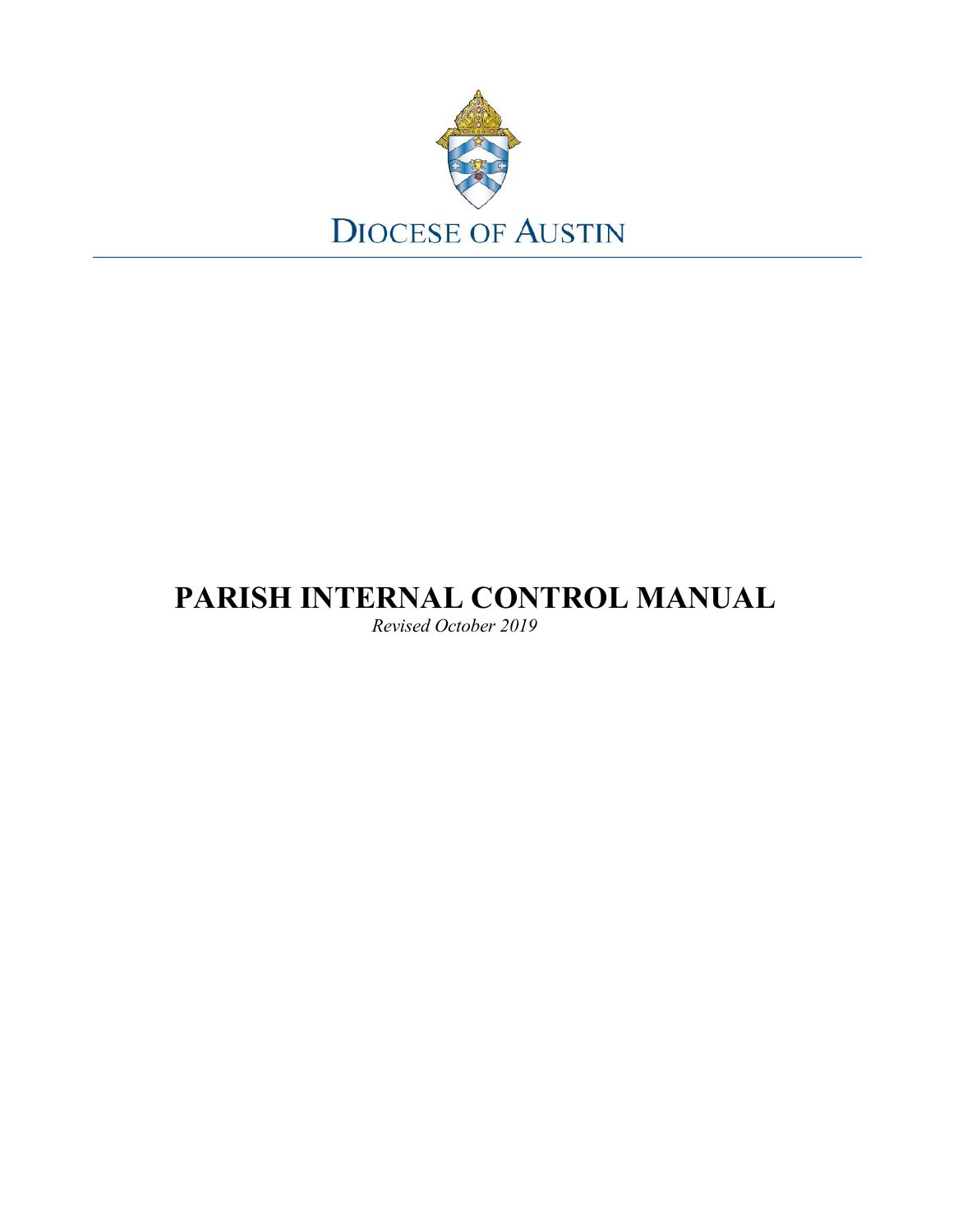

# **Purpose of the Manual**

The purpose of this manual is to provide guidance and assistance to those involved in the financial and administrative activities of parishes and schools within the Austin Diocese. We hope this manual will be of assistance, especially to the bookkeepers and business administrators, as well as pastors and principals, to safeguard the assets of the diocese. This manual is written in a very basic form to explain some abstract ideas as well as to provide and summarize diocesan policies and procedures.

- I. The information contained in this manual is common business practice for nonprofit Catholic parishes and schools.
- II. We have included and emphasized certain procedures that have developed as a result of past experience.
- III. Our goal is to provide clearly written policies and guidelines to ensure consistency and efficiency within the diocese to accomplish our mission.
- IV. Pastors are encouraged to make use of this manual in conjunction with their finance council and share this information with them.
	- A. The finance council with the pastor, by Canon Law, should provide assistance and oversight with the business/financial activities being carried out by parish/school administrators and bookkeepers.
	- B. The pastor and finance council should complete the self-evaluation questionnaire on an annual basis in conjunction with the bookkeeper and/or the administrator [\(See](#page-29-0) Appendix IV: *[Internal Control Questionnaire](#page-29-0)* (Page U-31)).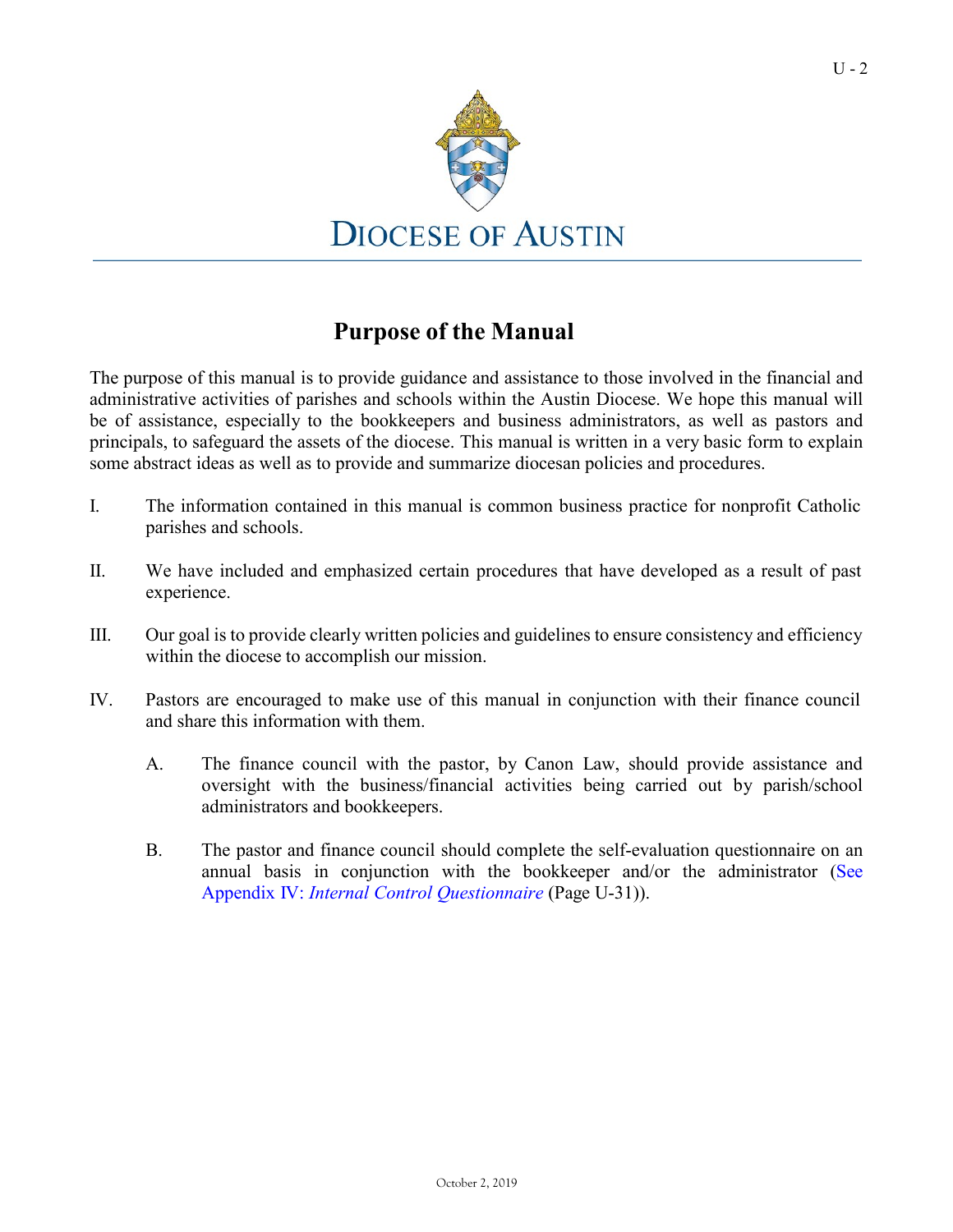

# **General**

All entities within the Austin Diocese should follow a consistent methodology for the handling of financial activities. Proper care and efficient handling of parish/school finances help ensure that we are good stewards in the pursuit of the various ministries of the parish. As good stewards, we are charged with safeguarding the assets entrusted to us.

This manual will be kept updated, and it will be improved as requests are made. We strongly urge you to pass along suggestions pertaining to this document to the Director of Parish Business Services.

### I. Definition

The foundation of any financial process is based on the concept of internal controls. In other words, there should be processes in place to protect the parish and school from loss.

- A. No one should steal from the parish.
- B. The concept of internal control must be understood so that we do everything possible to protect the assets of the parish.
	- 1. There are many definitions of Internal Control, here is one:

*Internal control is defined as the separation of duties and responsibilities which is made by an organization in order to establish a system of checks and balances so designed that the activity of one employee independently performing his own prescribed work will check automatically, continuously, and with little or no duplication, the work of another.*

### II. Separation of Duties

This concept is simply dividing duties or functions so that no one person has control over all parts of a transaction. It is like having two sets of eyes watching. The question to ask is "does one person perform all parts of the transaction from initiating to reconciling?"

Examples of duties to be separated include:

A. Handling and recording cash receipts into the accounting system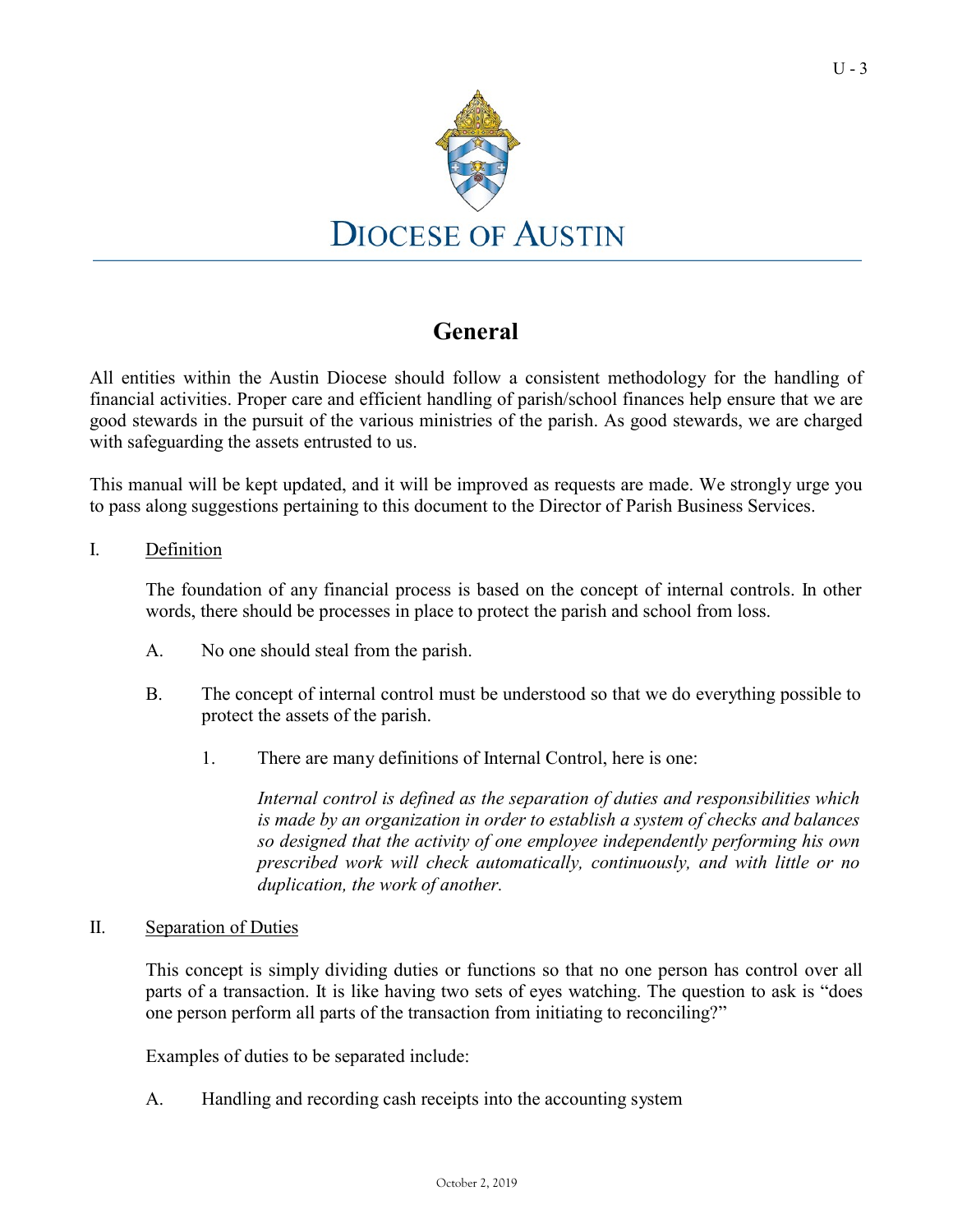- B. Approving and signing time cards to authorize payment of wages and then preparing the actual payroll
- C. Authorizing expenditures, verifying invoices, and preparing checks for distribution
- D. Preparing checks and signing checks
- E. Counting the collection, preparing, and recording the deposit into the accounting system or posting to the individual donors' accounts

### III. Conflict of Interest

Clergy/employees should avoid placing themselves in a position that might present or could be perceived to present a conflict of interest. Obviously, this conflict may call into question one's integrity.

- A. In connection with any actual or possible conflict of interest, an interested person must disclose the existence and nature of his or her financial interest and all material facts.
- B. After disclosure of the financial interest and all material facts, and after any discussions with the interested person, that person shall leave the applicable meeting while the determination of a conflict of interest is discussed and voted upon.
- C. All volunteers are required to sign the *Code of Conduct for [Volunteers](#page-27-0) Handling Money [or Advising on Financial Matters](#page-27-0)* form (Page U-29).
- D. The potential for a conflict of interest exists in many circumstances including the following:
	- 1. Having private business involvement or other dealings with the parish (i.e. construction work, remodeling, housekeeping, etc.)
	- 2. Accepting gifts for services or favors
	- 3. Engaging in transactions with friends or relatives
	- 4. Acting with partiality toward another employee or parish member
	- 5. Violating confidence of another for personal gain
	- NOTE: Items 1 and 3 above must be disclosed and the transaction approved by the pastor.

## IV. Suitable Documents

Of all the internal control tools, proper documentation is one of the most important. It is difficult to maintain internal controls without proper documentation.

A. Documentation is required any time a transaction or unusual event occurs. Required documentation includes such things as the who, what, where, when, and how: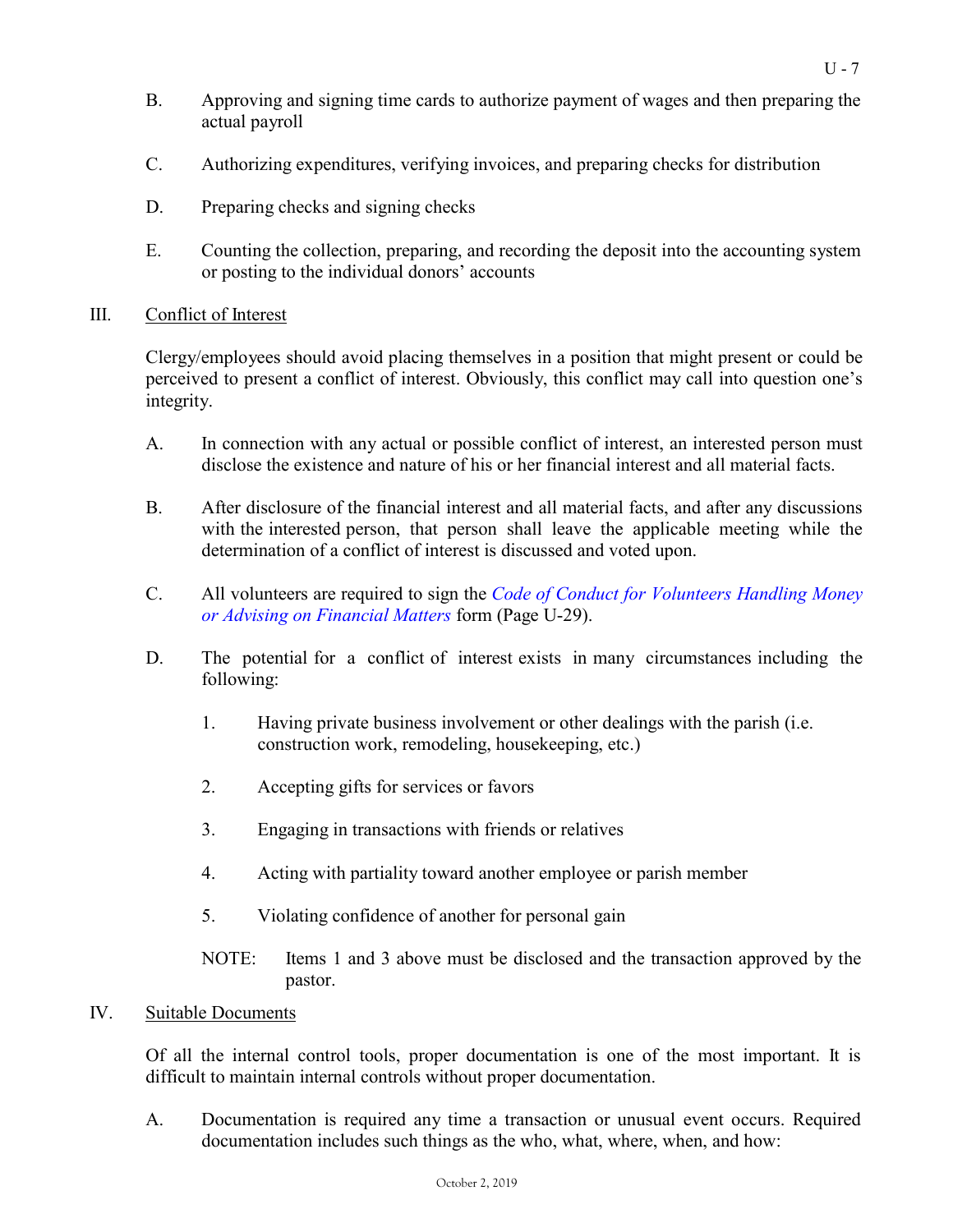- 1. Date, invoice/receipt number, purchase order number if used
- 2. Persons involved in transaction
- 3. Amount of funds or properties involved
- 4. Proper authorization/approval signatures
- 5. Proper account codes
- 6. Proper source
- B. Document everything that is considered essential at all times.

## V. Accounting Records

- A. Accounting records and documents must be maintained to provide an audit trail.
- B. One major objective is to provide reasonable assurance that the financial records reflect all financial transactions that have occurred.
- C. The recording of all transactions must be correct as to quantity and dollar amount and must be made in the proper accounting period.
- D. Proper supporting documentation must be:
	- 1. Simple and easy to use to help reduce error
	- 2. Numbered to help keep physical control over the documents
	- 3. Kept to minimum of documents to minimize confusion
	- 4. Designed to ensure that they will be properly completed

## VI. Physical Control Over Assets

The safeguarding of assets is an important aspect of any system of internal control.

- A. Safeguarding assets includes cash, property, and financial records:
	- 1. A fireproof safe bolted to the floor or wall or a sturdy locked fireproof cabinet must be available.
	- 2. Accounting records must be secured in a locked room or file cabinet and accessible only to select individuals.
	- 3. Financial records should not be removed from the office; they should never be kept in someone's house, car, temporary location, etc. without the approval of the pastor.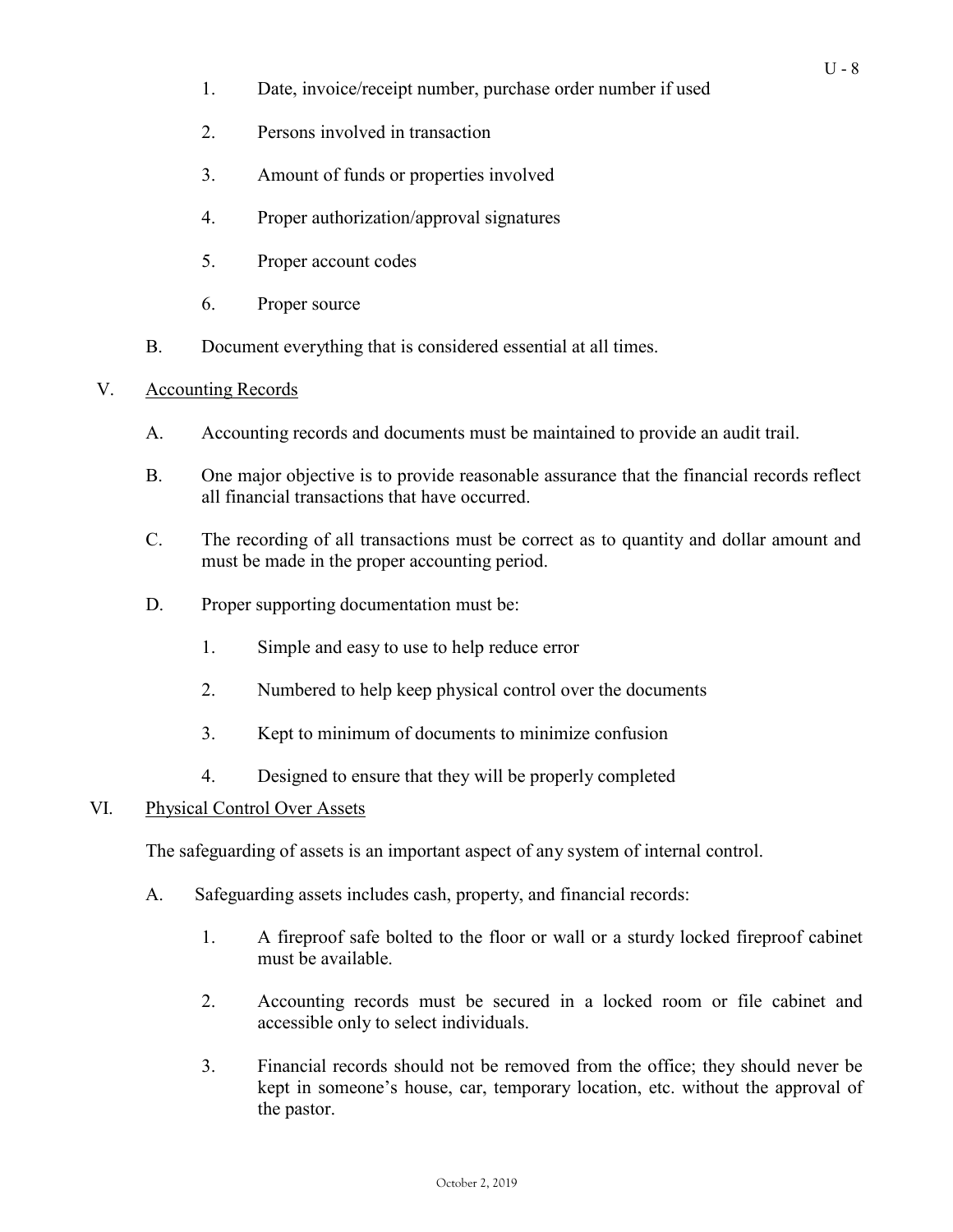- 4. A key log should be maintained to ensure that the pastor/administrator/principal knows who has access to the various areas of the facilities.
- 5. Locks and safe combinations that house financial or other sensitive materials should be changed periodically, especially when a key member of the staff leaves (voluntarily or involuntarily).
- 6. Desks should be kept locked if they contain financial records or other sensitive and confidential material.

## VII. Administrative Controls

Administrative controls are simply ensuring that documentation exists so that an independent party could verify approval for the movement of assets into or out of an organization.

- A. If funds or property are transferred, documentation should exist to show, at a minimum:
	- 1. Date
	- 2. Persons involved in transaction
	- 3. Amount of funds or properties involved
	- 4. Proper authorization/approval signatures
	- 5. Circumstances of the movements including the reason
	- 6. Source and destination
	- 7. Proper account codes

### VIII. Independent Verification of Transactions

The human condition prevents us from objectively evaluating our own performance effectively. In addition, few individuals are able to record large amounts of data with perfect accuracy. It is therefore necessary for supervisors to periodically assess the performance of their subordinates to help ensure that any accounting and internal control systems are functioning properly.

- A. Internal auditing can assist in an independent review.
- B. Examples:
	- 1. Reconciling actual transactions with transactions entered into the accounting system.
	- 2. Reconciling the bank account to the general ledger.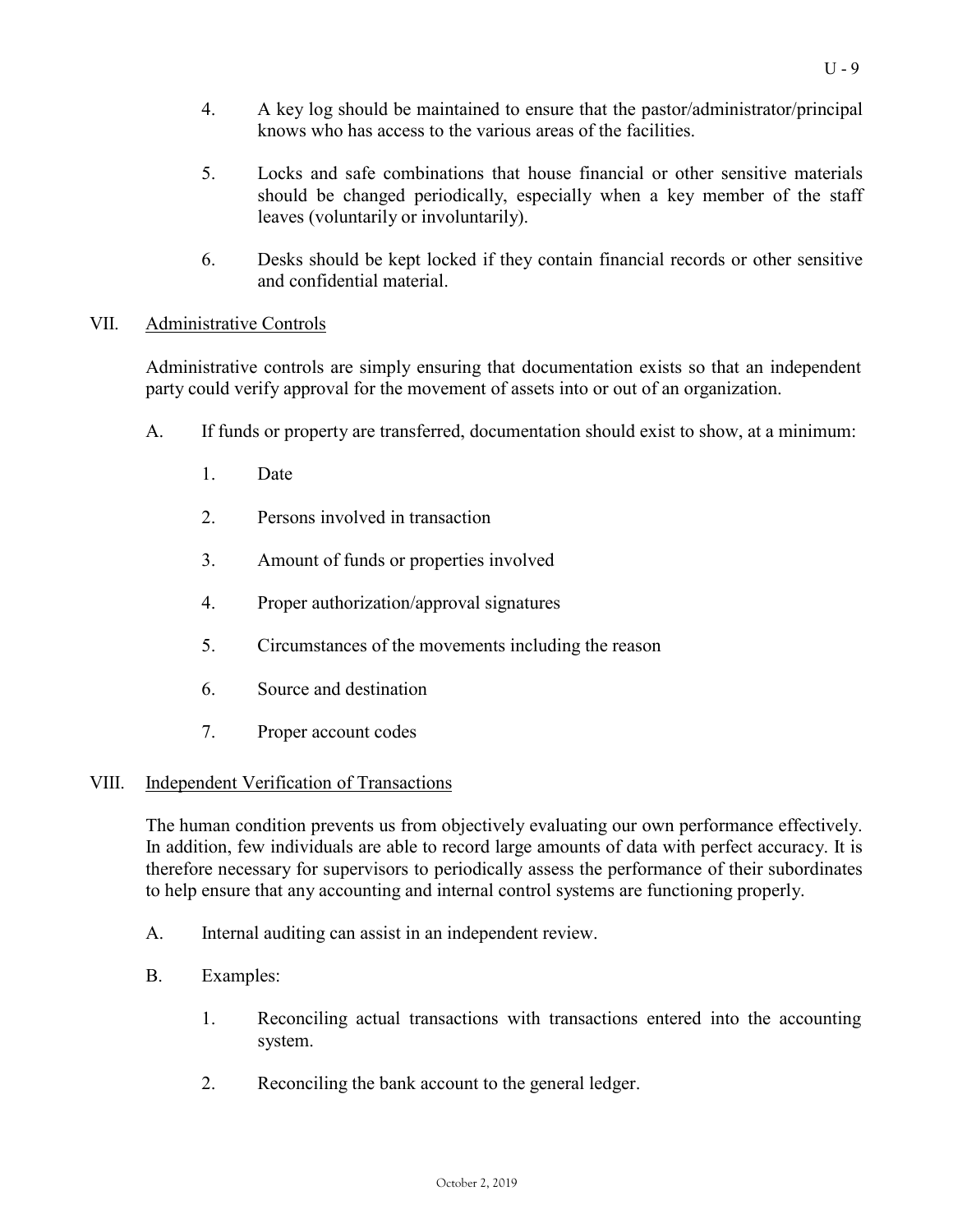### IX. When Things Do Not Work

- A. Any theft or misappropriation of funds (or suspicions of such) must be reported immediately to either the Bishop's Office or the Director of Parish Financial Services.
- B. Any flagrant and deliberate violation or noncompliance of diocesan Financial Policies must also be reported.
- C. The Austin Diocese is committed to investigating and holding responsible those involved in any financial misconduct.
- D. Every effort will be made to protect the identity of the reporting party.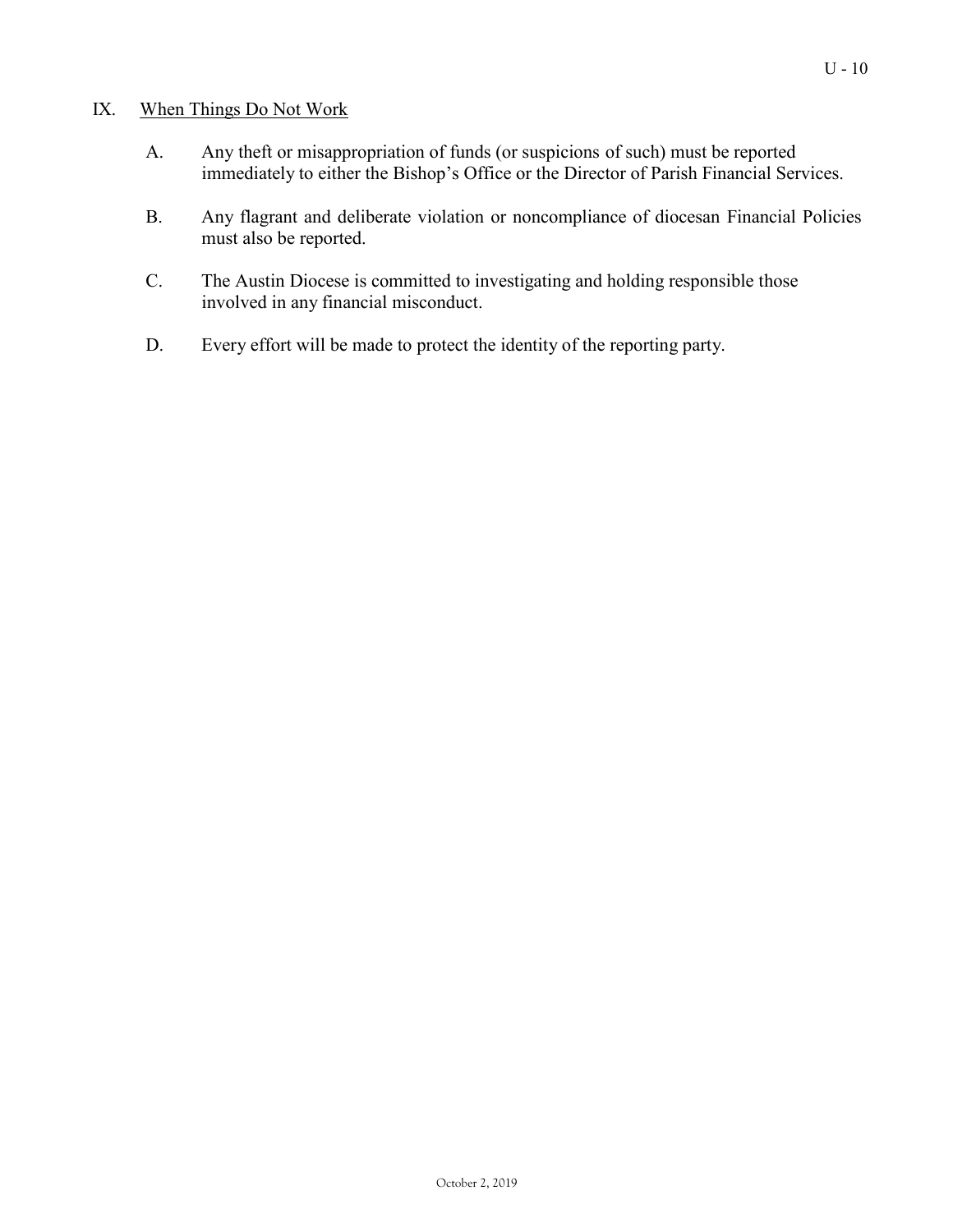

# **Area of Internal Controls**

### I. Income and Cash

- A. The controls for cash include controls over non-cash assets that can be readily convertible into cash (e.g., marketable securities, receivables and liabilities whose liquidation will require the use of cash, such as accounts payable and notes payable).
- B. All persons handling money or advising on financial matters must also agree to and sign the Code of Conduct form located at [Appendix](#page-27-0) III (Page U-29).
- <span id="page-7-0"></span>C. Bank Accounts
	- 1. No more than seven (7) checking accounts are recommended in a parish
		- a. The parish operating account
			- i. Canon 958, § 1 requires a separate book, but not a separate account for Mass intentions. These funds can be part of the parish operating account.
		- b. A checking account for related organizations
		- c. A building fund account
		- d. A separate school account, if applicable
		- e. Perpetual-care cemetery fund, if applicable
		- f. A fifth account for bingo is required, if applicable
			- i. This is a statutory requirement by the State of Texas, if a parish or school conducts bingo.
		- g. A separate payroll account may be used when warranted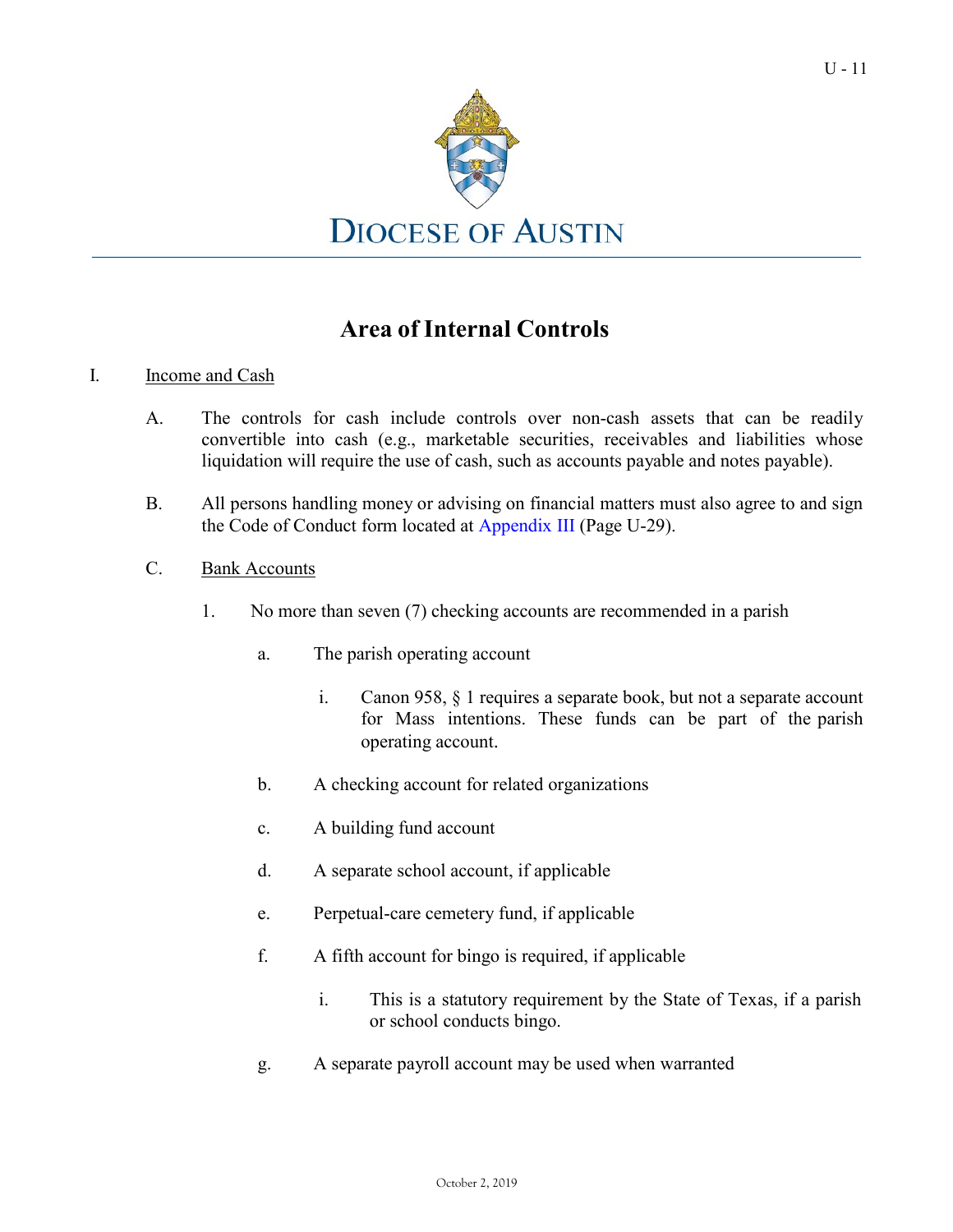- a. Checking accounts must be opened in the name of the entity (parish, school, bingo entity).
	- i. Checking accounts must never be opened in the name of an individual.
- b. The mailing address must never be a private residence.
- c. All parish organizations should keep the monies raised under the auspices of the church or school in the parish or school operating account. Another option is to keep these funds in the related organizations' checking account referred to above.
	- i. The parish accounting system can be used to track ministry funds by using sub-accounts within the related organizations' checking account.
- d. It is recommended that a parish or school operating checking account balance should not consistently exceed three month's expenses.
- e. Surplus funds should be deposited in an interest-bearing account.
- D. Check Signers
	- 1. The pastor, the business administrator, and the associate pastor should be the only authorized ordinary check signers for the parish.
		- a. The bookkeeper or anyone with access to the accounting system should not have signature authority.
	- 2. The pastor, associate pastor, or principal should be the only authorized ordinary check signers in schools.
	- 3. In the event of the ordinary signatory's absence for a period of more than several days, the following are recommended to be designated by the pastor to sign checks in his order of preference:
		- a. Permanent deacon, or chair of the Finance Council, assuming that neither of these have access to the accounting system.
		- b. In absence of the ordinary check signer, the secretary or bookkeeper prepares the checks as usual and gives them, along with supporting documentation for the expenditure, to the other person(s) for signature.
		- c. In the absence of the ordinary check signer, two signatures should be required.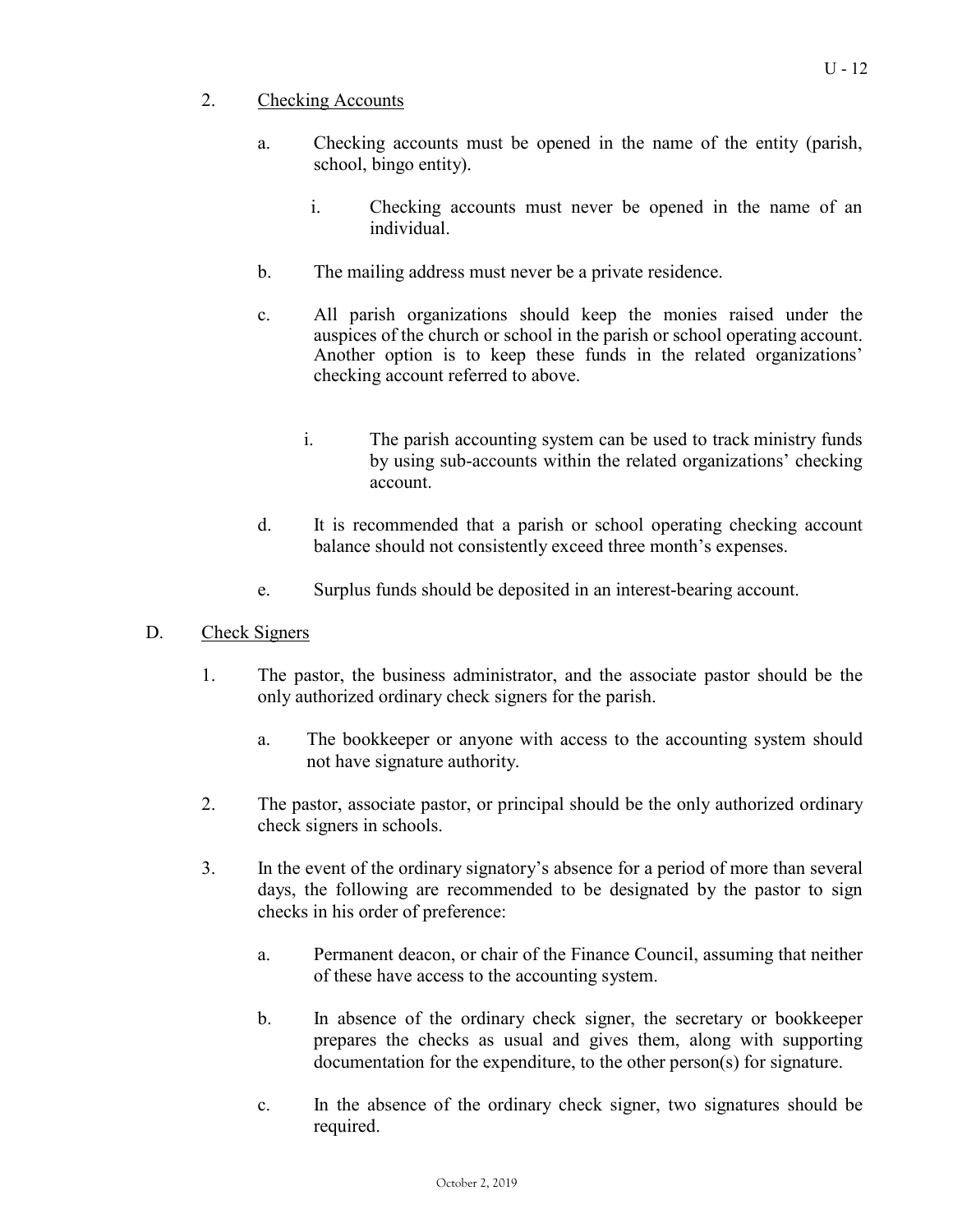- d. In no case are pre-signed blank checks to be left to be filled out by anyone. Checks with defined payee but no dollar amount should be avoided.
- e. Rubber-stamped signatures should never be used.

### E. Bank Statements

- 1. Bank statements should be opened and reviewed by someone other than the bookkeeper.
- 2. Each month, the bank statement should be reconciled to the accounting records no later than fifteen (15) days after receiving the statement.
- 3. The bank statement reconciliation should be reviewed by someone other than the check signers and those with access to the checking account, such as the bookkeeper.
	- a. This is essential to determine if any unauthorized checks were issued or receipts stolen.
	- b. Actual reconciliation should be compared with the financial statements by a separate responsible individual at least quarterly.
- 4. Completed bank reconciliations are to be signed and dated by both the preparer and an appropriate reviewer.
- 5. All electronic funds transfers (EFT) must be pre-authorized by two authorized individuals.
- 6. Entities within the parish (i.e. RCIA, parish bookstore, youth group, etc.) should not have a separate checking account from the parish.

### F. Loans/Advances to Employees

1. Loans or advances should not be made by a parish/school.

### <span id="page-9-0"></span>G. Petty Cash

- 1. To the greatest extent possible, all parish expenditures should be paid with a check.
- 2. A petty cash fund is discouraged, but can be set up with a recommended limit of \$500 to be used for very small dollar expenditures that are of an emergency nature.
- 3. Basically, the petty cash fund should only be used for situations where an immediate payment is essential.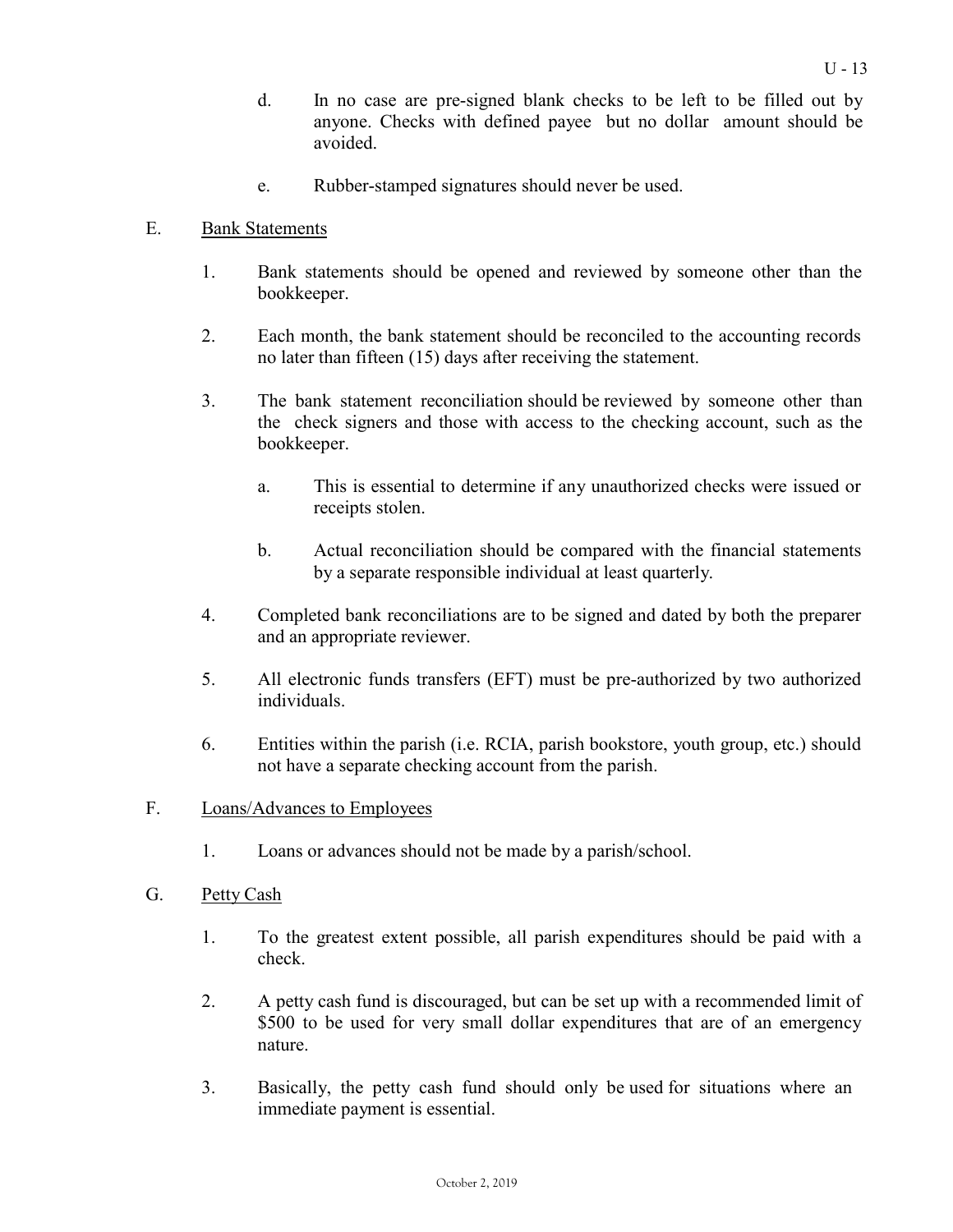- 4. The petty cash fund is never to be used for major expenses or payments that are consistently a part of parish/school/department operations.
- 5. Petty Cash Administration
	- a. Petty cash is set up by writing a check payable to the custodian of the fund.
		- i. The check must be prepared to the custodian with the notation for petty cash.
	- b. Petty cash is a balance sheet item and the amount of the fund must appear on the balance sheet.
	- c. The fund is an imprest fund, which means that the total of the cash and the receipts is always the same amount.
	- d. One person should be charged with the petty cash fund and named as the custodian.
	- e. The custodian must maintain the petty cash in a locked cabinet, desk, or safe where the custodian is the only one with access.
	- f. Persons having approval for withdrawal from the fund should be so designated by the pastor/principal.
	- g. The maximum of expenses covered by the fund should be specific (i.e. \$25).
		- i. Expenses in excess of \$25 should be handled through the issuance of a check.
	- h. The use of petty cash vouchers provides the best support and monitoring of fund use.
		- i. Numbering, dating, describing expenses, listing amount, and signing the voucher ensures the safeguarding of proper petty cash use.
		- ii. Receipts are to be attached to vouchers.
		- iii. Payments should never be made without receipts approved by either the pastor or business administrator.
	- i. All replenishment and receipt maintenance are the sole responsibility of the custodian.
		- i. Replenishment of petty cash should be supported with proper petty cash vouchers supported with receipts.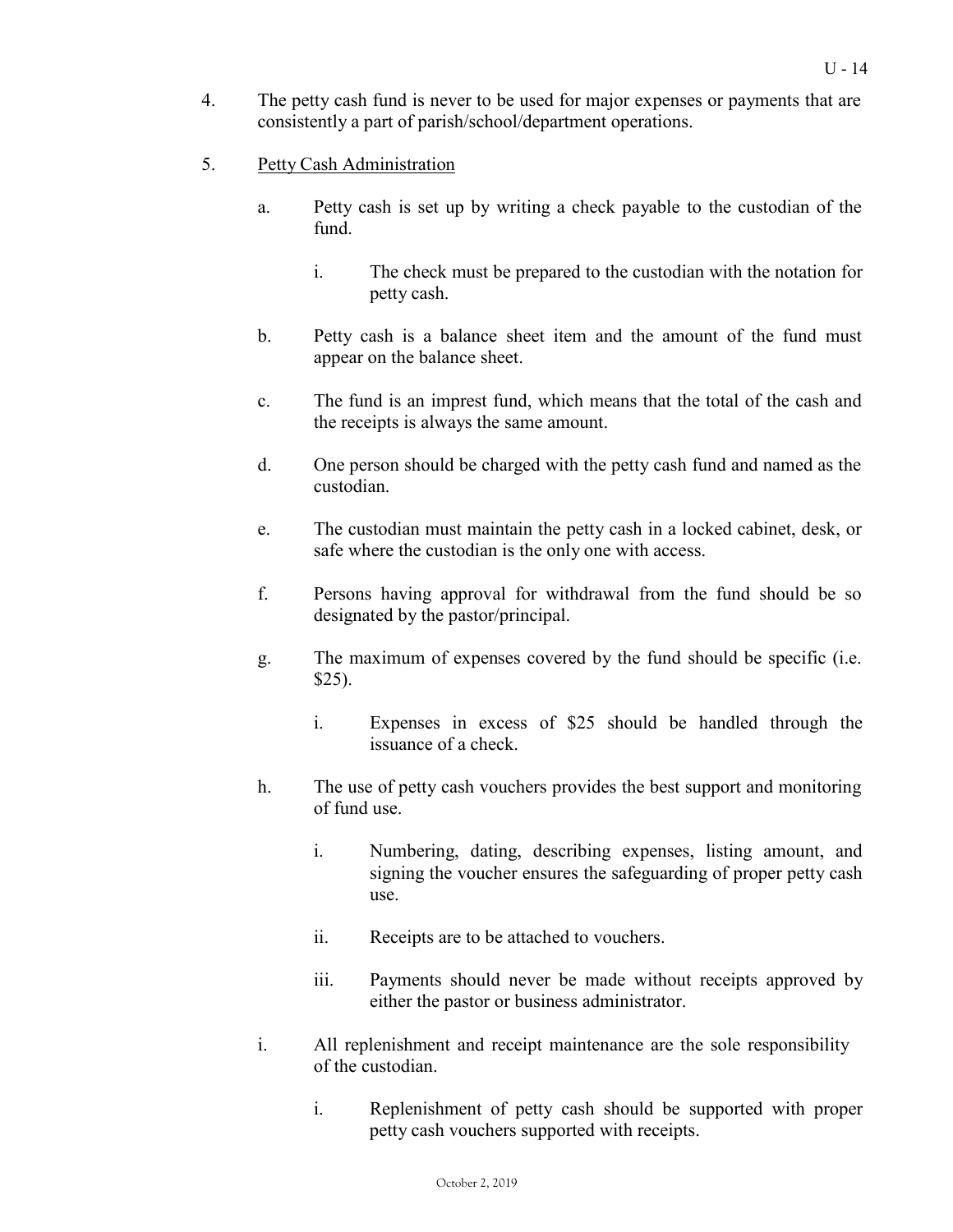- ii. The replenishment check must equal the vouchers/receipts.
- iii. The check should be coded to the expense accounts as determined by the supporting vouchers and receipts.
- iv. The replenishment check is to be made payable to the custodian of the fund with the fund designation denoted on the face of the check (i.e. Jane Doe-Petty Cash Fund).
- j. A party independent from the custodian should periodically review the petty cash fund to see that it is being properly administered.
- k. Stipends or any other type of compensation must never be paid with petty cash funds.

### H. Receipt of Income

The Austin Diocese is exempt from federal income tax under section  $501(c)(3)$  of the IRS code. Therefore, there are no federal taxes on its income from activities that are substantially related to religious and educational purposes.

- 1. Federal Tax-Exempt Status
	- a. Parish and school exemption from federal income tax
		- i. The Internal Revenue Service issues an annual letter each June which clearly establishes those Catholic entities listed in the most recent issue of *The Kenedy Directory - the Official Catholic Directory* considered exempt from federal income tax under section  $501(c)(3)$  of the Federal Tax Code. The most current letter is available through the diocesan finance office.
		- ii. All parishes and schools located in the Austin Diocese are listed in this directory.
	- b. If documentation is required to validate the tax-exempt status of the parish or school, provide the following:
		- i. A copy of the first page of the most recently issued *Kenedy Directory.*
		- ii. A copy of the page from the *Directory* that shows your particular parish or school.
		- iii. A recent copy of the IRS letter ruling referred to above.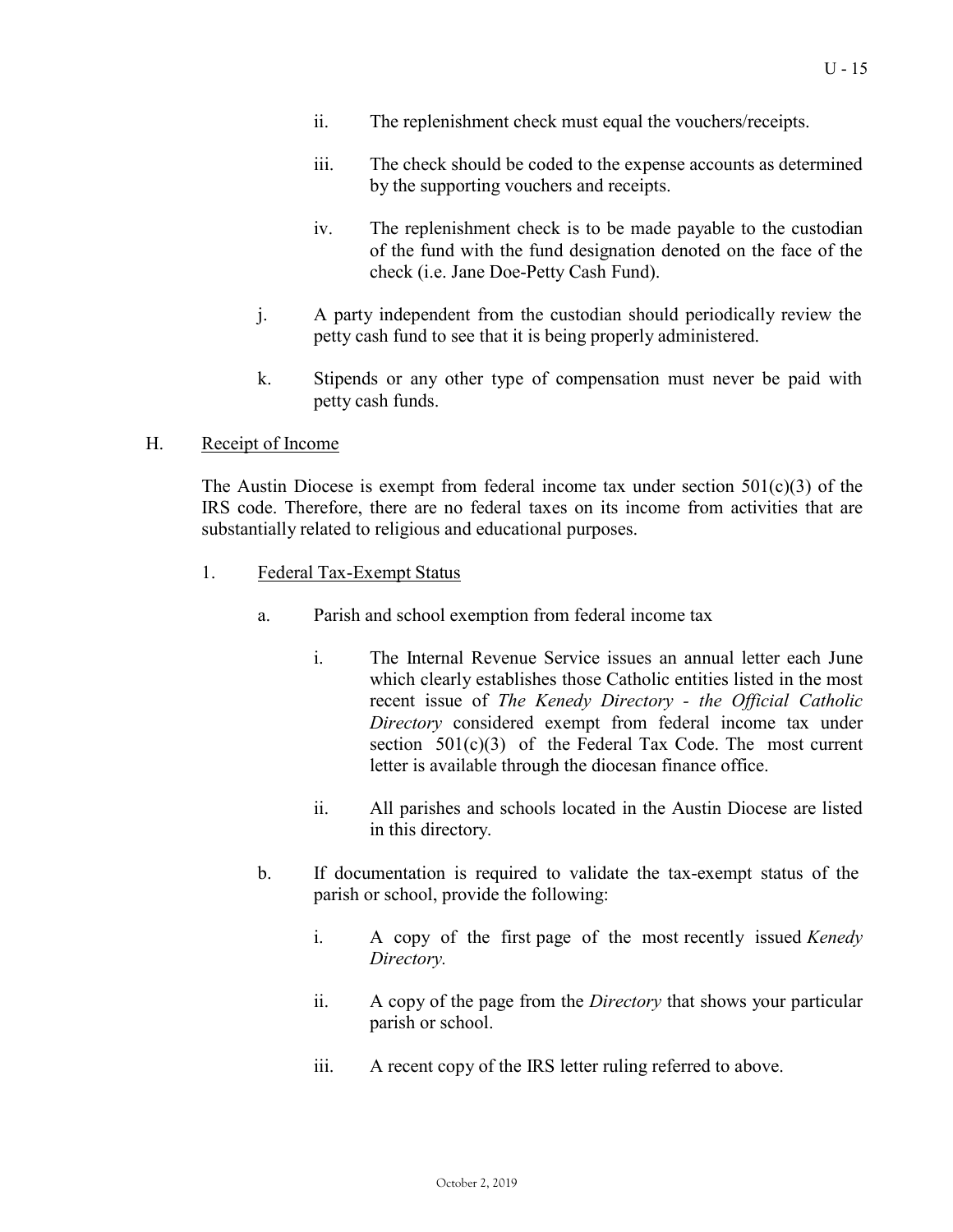Income received from activities not related to the primary purpose of the parish or school may be considered UBIT.

- i. Questions regarding this income should be directed to the Director of Parish Business Services.
- d. All fund-raising activities within the Austin Diocese must relate to the educational or charitable purpose of the diocese.
- e. Use of the parish or school federal identification number must be strictly limited.

## I. Handling of Monies (other than offertory collections) in the Office

Receipt of income must be handled with great care. The office staff has responsibility to ensure:

- 1. That all monies received are handled in a safe and secure manner. This includes all money whether from collections, bingo, electronic fund transfers, Mass stipends, student activities, booster club, etc.
- 2. That cash is never left unattended in an open area regardless of the amount of time involved. A receipt should be issued when cash is received.
- 3. That a list of the checks is made when the mail is opened.
- 4. That the person opening the mail and preparing the list is independent of the accounting function
- 5. That a responsible official periodically compares the list with the journal record and the bank deposit
- 6. That cash and check receipts are deposited no less frequently than weekly, except offertory collections, which are to be deposited the same day or no later than the following business day
	- a. All checks received should be restrictively endorsed (For Deposit Only) immediately
- 7. That no check cashing is permitted from the offertory collection.
- J. Handling of Offertory Collections
	- 1. Two (2) ushers should place collection in lock bags and either deliver the bags to the count team or place the bags in a safe. This should be together, not alone. The use of tamper proof bags is highly encouraged (Appendix VI).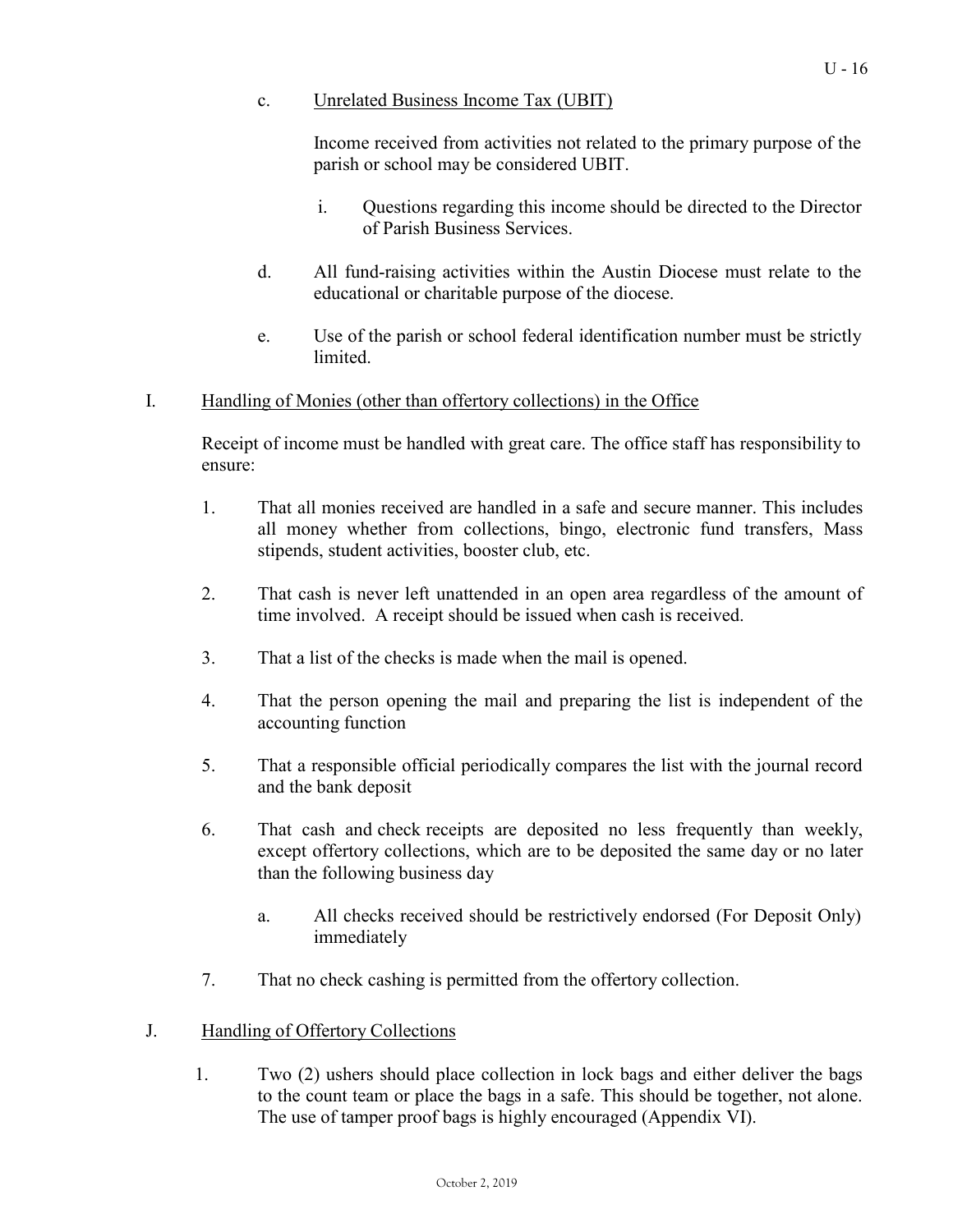- a. The bags should be pre-numbered to ensure that the count team will be able to account for all bags.
- b. The bags should be marked or coded to distinguish between the regular collection and special collections.
- c. The ushers should be identified so that if anything unusual should happen it would be possible to identify everyone having access to the collection.
- 2. Ideally, each parish should have a minimum of two (2) count teams consisting of at least three (3) members per team.
	- a. Parish staff members or relatives of parish staff members should not be on the count teams.
	- b. Family members should not be allowed on the same count team unless there are two (2) other unrelated individuals on that same team.
- 3. Count team members are to sign the *Code of Conduct for [Volunteers](#page-27-0) Handling Money or Advising on [Financial](#page-27-0) Matters* form (Page U-29), which includes that they will keep the amount of contributions of fellow parishioners confidential.
- 4. Members of teams should be scheduled to rotate on a periodic basis.
- 5. Training should be provided to count team members.
- 6. Ideally, weekend collections should be counted the day the Mass is celebrated and deposited immediately.
	- a. If the money is counted but not deposited the day of the Mass, the money should be put back in the bag along with the deposit slip and copy of the count sheet and locked.
	- b. The bag(s) should be put in a locked safe, preferably a safe with a drop slot so the safe does not have to be opened in order to secure the money.
	- c. If the money is not counted on the day of Mass, the locked bags should be placed in the safe until the day it is counted but not later than the following Monday.
	- d. The count team should unlock the bags and log in the number of the bag and the names of the ushers delivering the bags.
	- e. One (1) member of the count team should have the key to the bag. This individual should not have access to the safe.
- 7. The collection is to be counted in a secure area where parishioners or others do not have access during the counting time.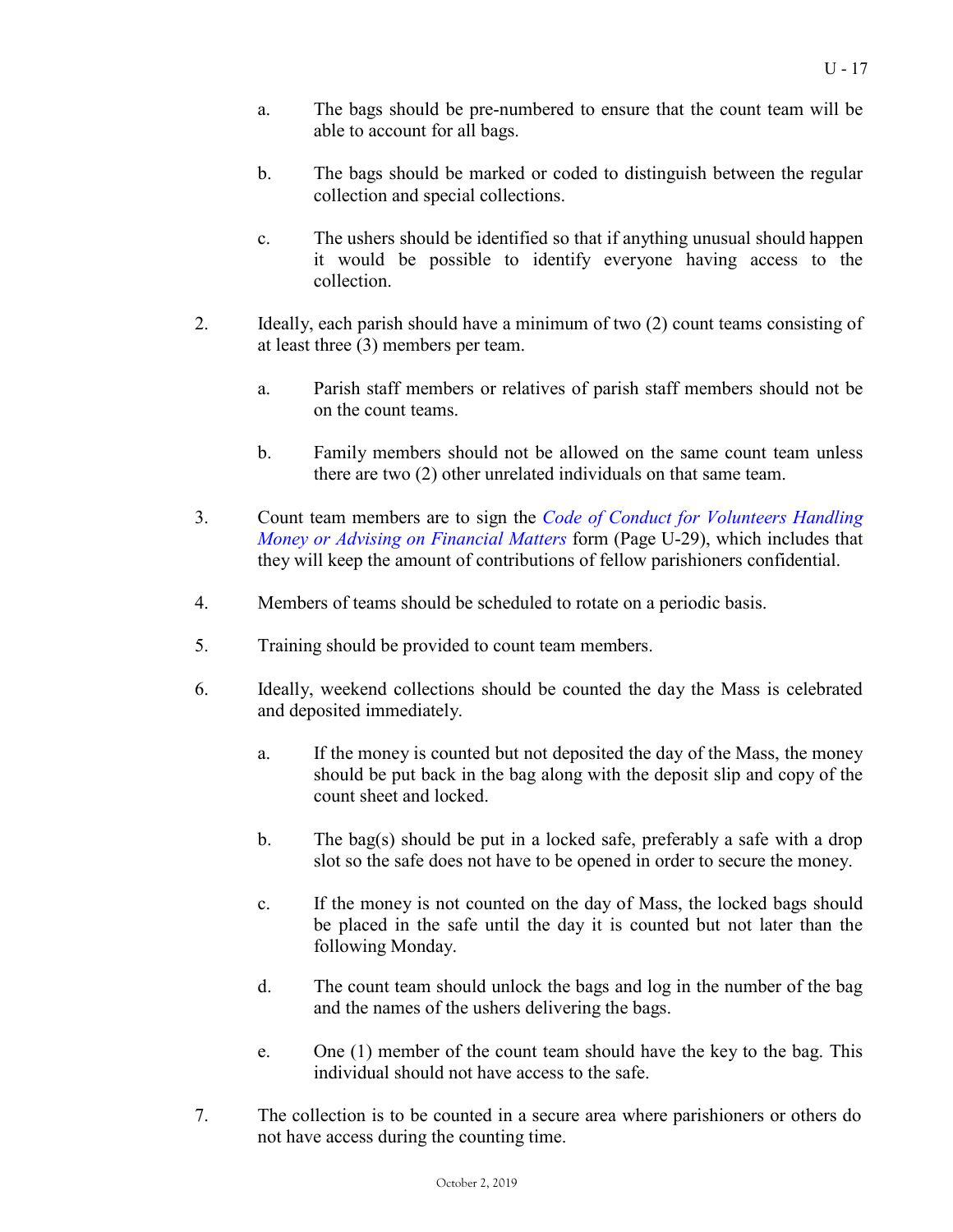- 8. All checks received should be immediately restrictively endorsed. A self-inking endorsement stamp is recommended for this purpose.
- 9. Envelopes should be separated from loose checks, currency, and coins.
	- a. Copies of loose checks should be made. If not possible, a listing of each check should be prepared showing contributor, check number, date of check, and amount.
- 10. One (1) team member should count and record on the counter worksheet and another member should verify the count.
	- a. Adding machine tapes should be used and stapled to the count worksheet.
	- b. Another team member should prepare a tape of the cash and checks to be deposited. This same individual should also prepare the bank deposit.
	- c. The person preparing the deposit should compare all adding machine tapes to ensure that they are the same and accurate.
	- d. All members of the money counting team should sign the collection summary tape and the counter worksheet to verify the amounts of the collections.
	- e. A copy of the deposit slip should be provided to the bookkeeper.
- 11. Ideally collections should be deposited in the bank without delay.
	- a. They should not be retained in the parish or rectory, as this provides an opportunity for theft and burglary and possibly endangers the pastor.
- 12. The recap of the receipts or envelopes along with the tape should be given to the bookkeeper for entry into the accounting records.
	- a. The deposit slip and tape should accompany the cash and checks.
	- b. The team captain should maintain copies or a record of the count that is not available to the bookkeeper.
- 13. Someone other than the bookkeeper should enter the record of parishioner contributions into the parish records.
	- a. The bookkeeper should reconcile the parishioner contribution totals in the parish records to the deposits.
- 14. The bookkeeper should compare count team worksheets and tapes to the deposit slip.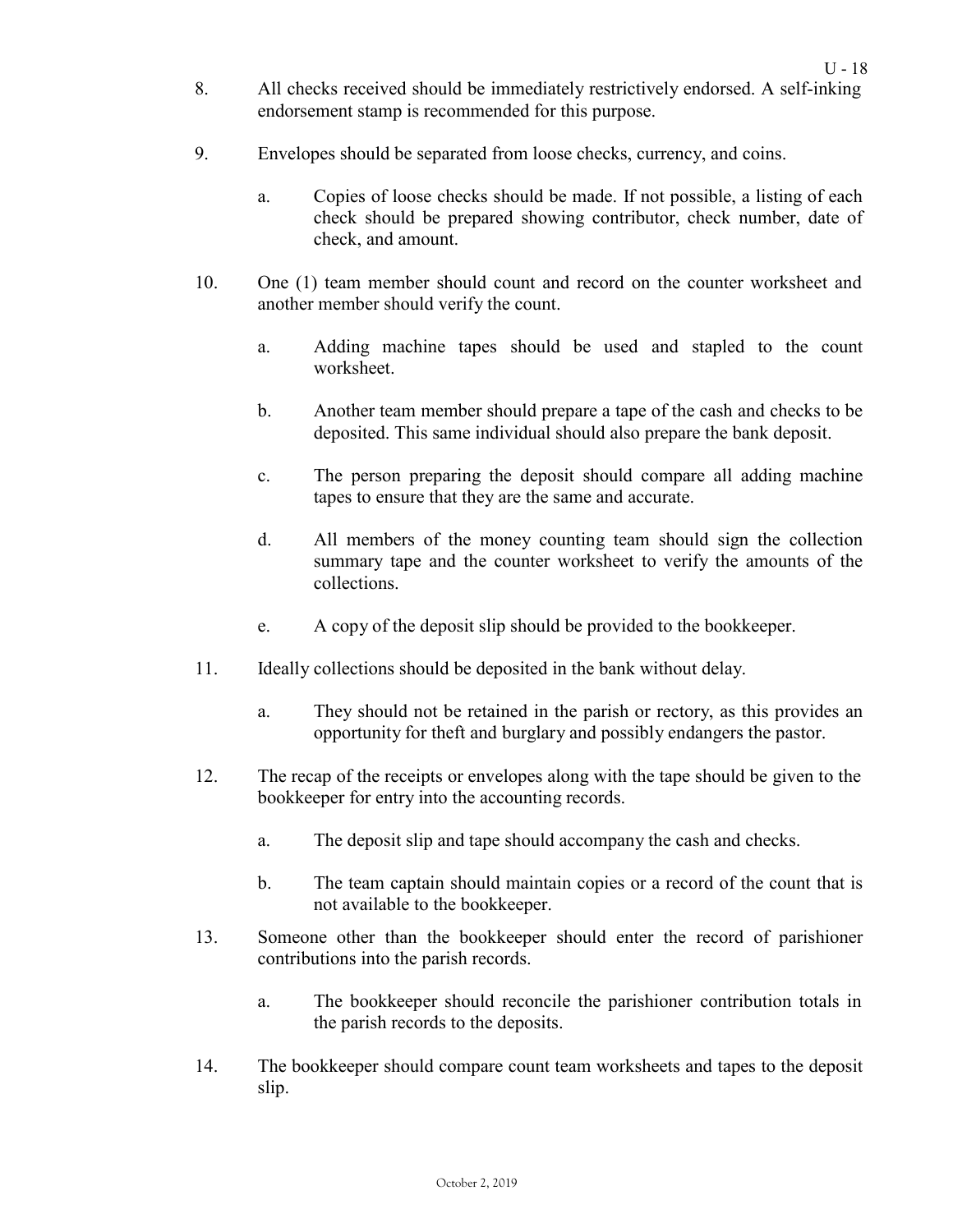- 15. The bookkeeper should compare the bank receipt to the deposit slip if the deposit is made during normal banking hours and the money counted by the bank teller.
- 16. Cash withdrawals or cashing checks from the contributions must never be allowed for any reason.
- 17. Parishioners should be encouraged to use offering envelopes, checks, and electronic funds transfers when making offerings and other gifts to the parish.
- 18. Annual contribution statements are to be mailed no later than January 31 of the subsequent year to all parishioners who made identifiable contributions (i.e. envelope, check, etc.).

### K. Recording of Contributions

- 1. Parishioner contributions must be recorded.
- 2. Parishioner's financial information must be safeguarded (Appendix V)
- 3. All parishioners that donate with identifiable currency (i.e. check, money order, envelopes) should receive an annual letter listing all contributions made throughout the calendar year in accordance with IRS regulations.
	- a. Parishioners will then have support for any federal tax deduction, and the parish will have another type of internal control.
	- b. A control weakness could be identified if parishioners complain that their contribution record is incorrect.
- 4. The actual offertory envelope or copies of checks should be the source document for posting contributions by parishioner.
- 5. The individual recording contributions from this source data must be independent of bank deposits.
- 6. The bookkeeper should ensure that the total of the envelopes and checks, deposits and postings agree, without exception, to the parishioner records.
	- a. This reconciliation process must be done weekly and properly documented.
	- 7. [Appendix](#page-25-0) II contains a sample contribution acknowledgement letter (Page U- 27).
	- 8. Copies of envelopes and checks must be retained for three years and kept in a secured location. (Annual contribution statements that include verbiage requiring donors to question any discrepancies within a year because documentation that church relied on in preparing the summary will be disposed of after a year relieves the church of warehousing envelopes for 3 years).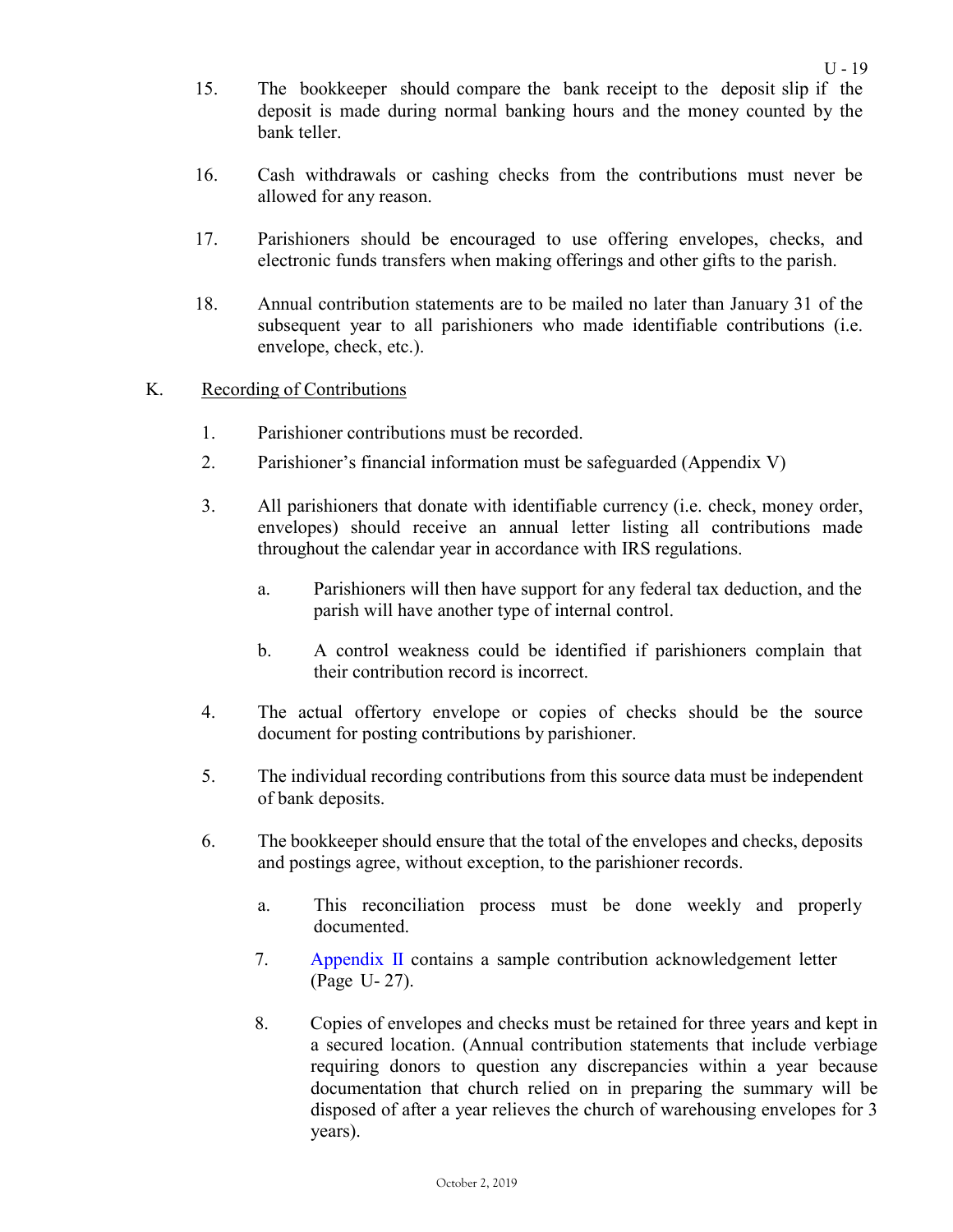### II. Disbursements

## A. Contracts

- 1. Pastors and business administrators are authorized to enter into contracts up to \$10,000.
	- a. The diocesan finance officer should be advised when values exceed \$10,000 but less than \$50,000.
	- b. Contracts over \$50,000 require the consent of the Bishop.
	- c. Where title to real estate is involved, the Bishop must act regardless of amount, since he holds title to all real property.
- B. Purchasing Cycle

For the best internal control, the following describes the way cash disbursements should flow. It is important that some type of system exist to ensure all purchases are properly approved, that there is evidence of receipt, and an original invoice supports all payments. Depending on the size of staff and other variables, purchase orders may or may not be a cost-effective way to address disbursements, but some system is required to ensure that payments are properly made.

- 1. A pre-numbered purchase order is prepared and approved by someone with the proper authority.
- 2. The actual order is placed by telephone, fax, Internet, or mail, referencing the purchase order number.
- 3. A copy of the purchase order is provided to the bookkeeper where it is placed in suspense file.
- 4. When the materials are received, the packing slip is compared to the purchase order to ensure receipt.
- 5. The packing slip is sent to the bookkeeper for safekeeping until the invoice is received.
- 6. When the invoice is received, the bookkeeper should compare the invoice to the purchase order and receipt document to verify the agreed prices and the quantity received.
- 7. The bookkeeper either codes the invoice properly or verifies the coding is proper and prepares a check supported by the purchase order, receipt, and invoice.
- 8. The bookkeeper is never to make payments to vendors from a month-end statement only.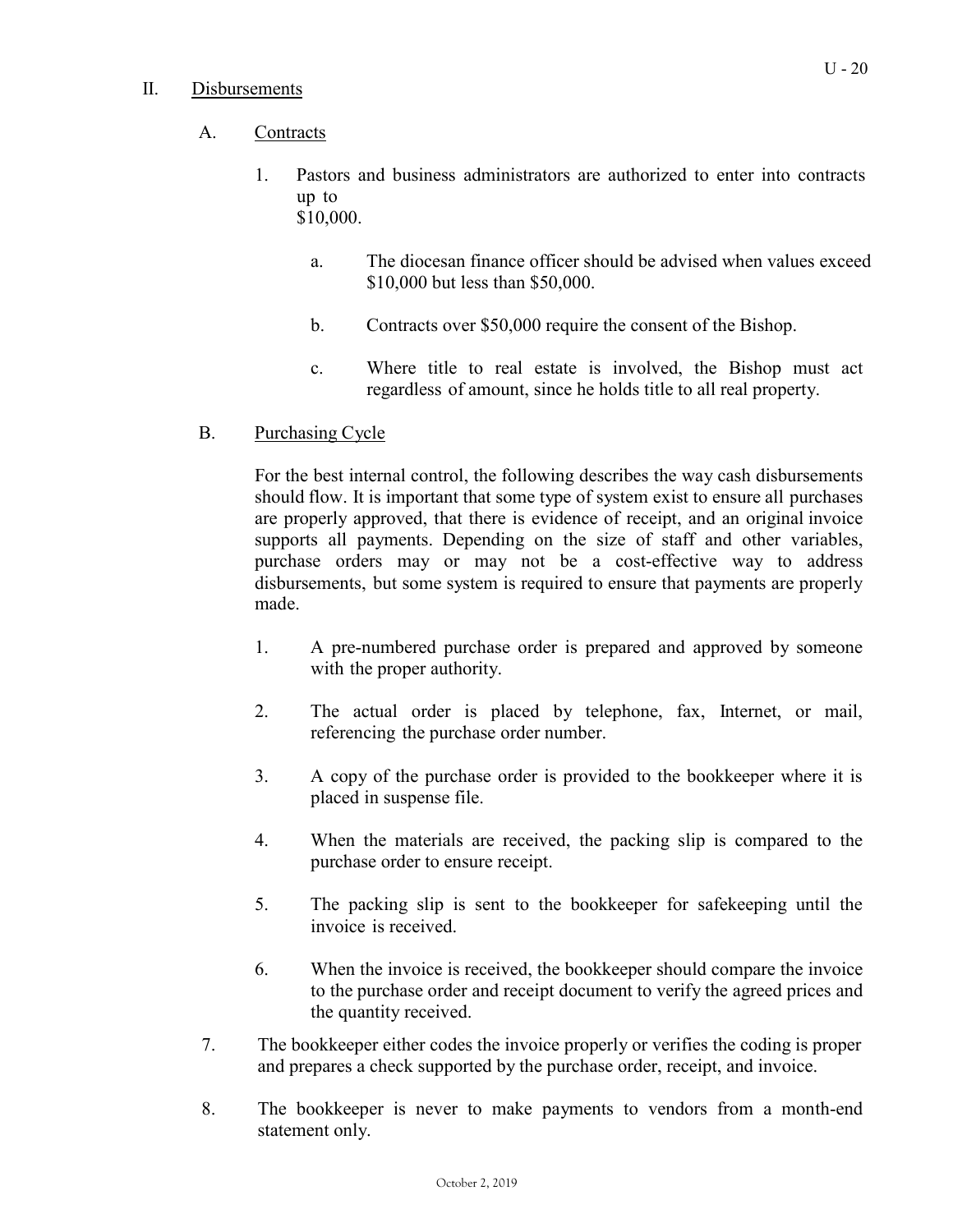- a. All payments must be supported with an invoice/receipt.
- b. Itemized receipts are required for credit card statements.

### C. Disbursement Checks

- 1. As previously noted, using checks for all payments ensures the disbursement is authorized and there is a permanent receipt.
	- a. Controls for the disbursement function include:
		- i. The signing of checks by an individual with proper authority
		- ii. Separation of responsibilities for signing the checks and performing the accounts payable function
		- iii. Careful examination of the supporting documentation by the check signer
- 2. Check signing should operate in accordance with *Area of Internal Controls*, sections I.C: *Bank [Accounts](#page-7-0)* – *I.G: Petty [Cash](#page-9-0)* (Pages U-8 – U-13).
- 3. Even if a purchase order system is not used, the following are the minimum acceptable procedures:
	- a. To ensure that disbursements are proper, the following documentation should be kept:
		- i. A proper original invoice
		- ii. Evidence that goods or services were received
		- iii. Evidence that the purchase transaction was properly authorized
	- b. All supporting documents must be cancelled or marked "PAID." We suggest a rubber stamp for this purpose to include:
		- i. Invoice has been checked for mathematical accuracy
		- ii. Check number
		- iii. Coding to ensure proper account recording in the accounting system
			- iv. Date and initials of person performing tasks
	- c. When the check is presented for signature, it should include all supporting documentation for the review of the signer.
	- d. Checks must have a payee and never be written to "cash."
	- e. If a mistake is made, the check should be voided.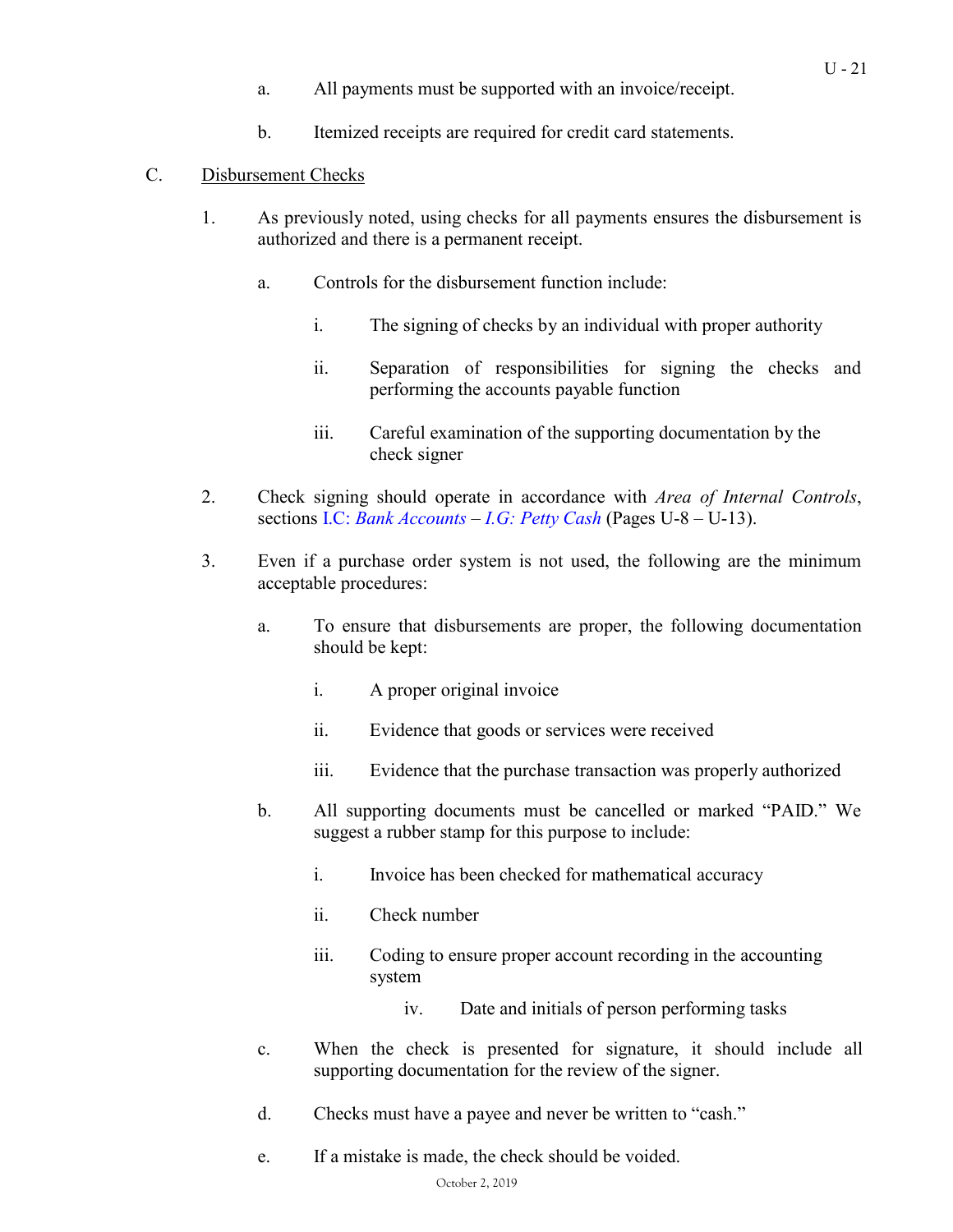- f. "Void" should be marked on the face of the voided check and the signature block should be cut off.
- g. All voided checks must be retained to demonstrate all pre-numbered checks are accounted for and filed with other checks for a permanent record.
- h. The stock of unused checks should be safeguarded in a locked safe or secured file cabinet and regularly inventoried.
- i. All checks should be mailed promptly and directly to the payee.
- j. The person mailing the check should be independent of those requesting, writing and signing.
- D. Employee Expense Reimbursements
	- 1. Generally, all purchases of materials and services should be paid directly through the regular operating checking account.
	- 2. Reimbursements to individuals for business use of their private automobiles must be documented.
	- 3. All reimbursements are to be submitted and processed in the fiscal year incurred.
	- 4. No reimbursements should be made for prior fiscal year expenses.
	- 5. Expense Reimbursements
		- a. In the event that it is not possible or practical to pay for materials or services through the operating account, exceptions can be approved so that an individual can make the purchase and be reimbursed at a later date.
		- b. Purchases by individuals must be approved prior to purchase except for those with pre-approved budgets.
		- c. The original invoice or written receipt for the purchase, with proper approval, must be presented for reimbursement.
		- d. The reimbursement check must be written to the individual making the purchase and not, for example, to the individual's credit card company.
		- e. The check and check stub must show the notation that it is a reimbursement check.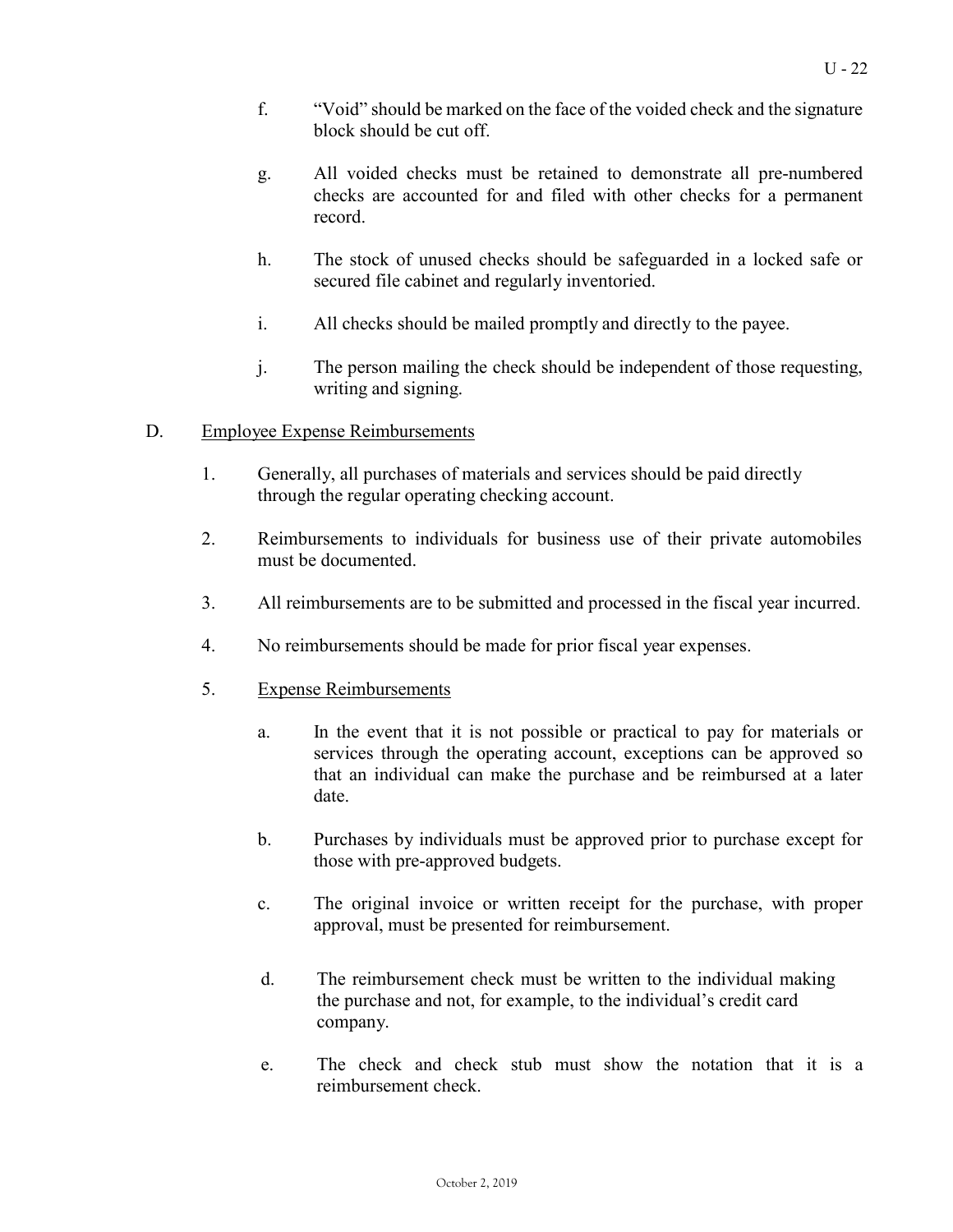- 6. Mileage Reimbursement
	- a. Employees may be authorized to receive reimbursement for miles driven in their personal car when on business.
	- b. Reimbursement must be at the rate established by the IRS.
	- c. In order to be reimbursed, an individual is required to submit supporting documentation noting the date, purpose, origin, destination, and mileage for each trip taken.

## E. Debit and Credit Card

- 1. It is strongly advised that debit cards never be used. Funds are automatically taken out of the checking account and currently, there is no federal regulation protecting fraudulent use of business debit cards.
- 2. Credit cards for parish usage should be kept to an absolute minimum.
- 3. When parish credit cards are used:
	- a. Credit card balances must be paid in full monthly. Credit cards should never be used to incur debt in excess of one month.
	- b. Only a small number of employees should be authorized.
	- c. Receipts must be turned in immediately after use, with proper approvals.
	- d. Priests may acquire personal credit cards in their name but they are required to submit receipts with an explanation of the purchase.
	- e. Reimbursements must be limited to the scope and amounts identified in the accountable reimbursement plan.
	- f. It is acceptable for priests to carry gasoline credit cards in the name of the parish.

## F. Parish Credit Card Usage

- 1. Parish credit cards are never to be used for the following types of transactions:
	- a. Cash advances or cash refunds
	- b. Splitting of purchases to circumvent the dollar limitation
	- c. Personal items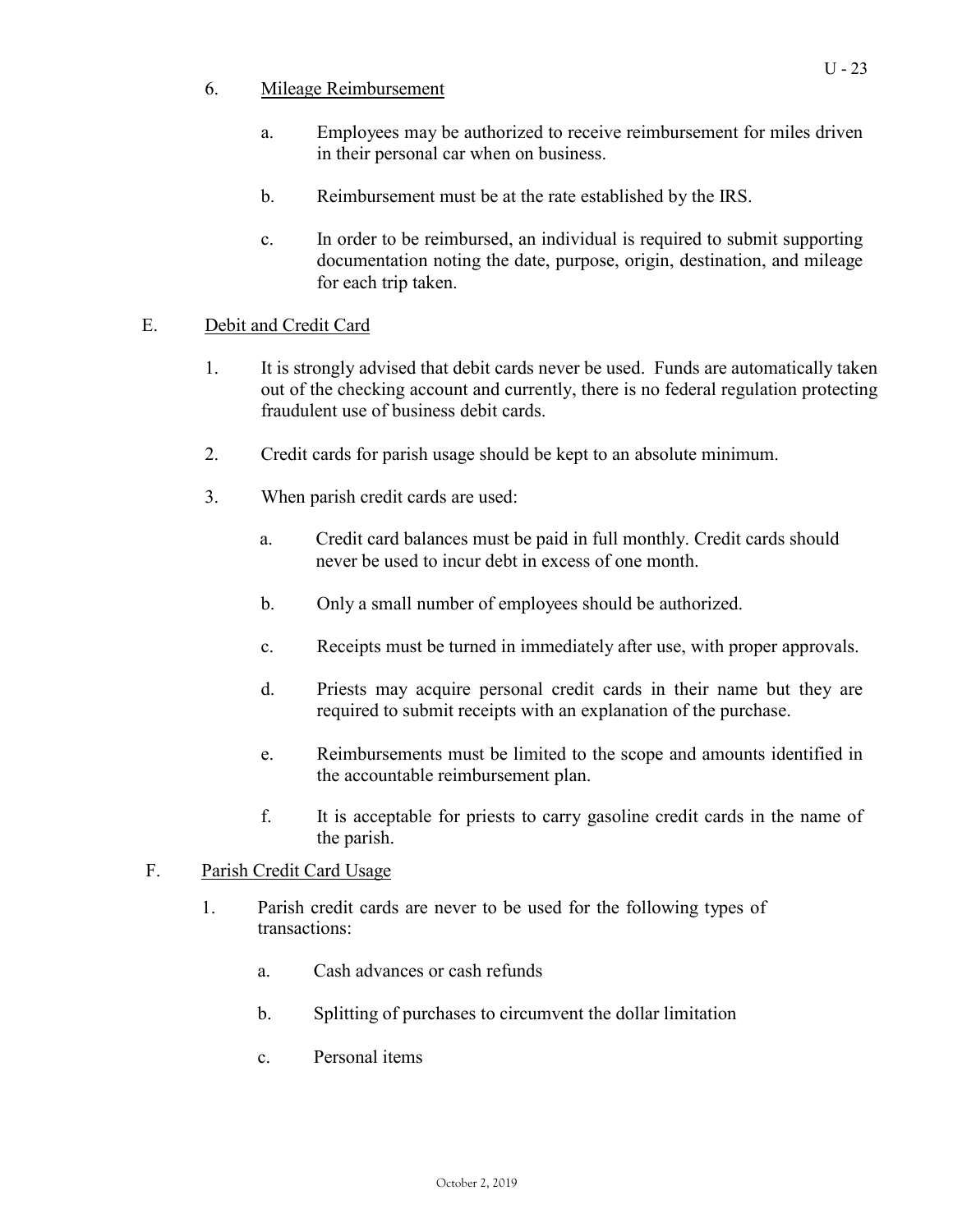- 2. Personal credit cards should not be used for the following items:
	- a. Leases
	- b. Service Agreements (annual maintenance contracts)
	- c. Cellular telephones
- 3. A receipt must accompany all requests for payment. It is improper to pay for charges not supported by a receipt.
- 4. It is suggested that office supplies be ordered from a catalog and delivered.
	- a. Most office supply stores will deliver without charge.
- 5. The use of office supply credit cards can result in capricious purchases.
- 6. A personal purchase on parish credit cards by employees is prohibited.
- G. Sales Tax
	- 1. The purchase of a taxable item, which relates to the purpose of an exempt organization, is exempt from tax when the organization or an authorized agent of the organization pays for the item and provides the vendor an exemption certificate in the form prescribed by the Texas Comptroller of Public Accounts.
	- 2. An employee of an exempt organization cannot claim an exemption from tax when purchasing taxable items of a personal nature, even though the employee receives an allowance or reimbursement from the organization.
	- 3. A person traveling on official business for an exempt organization must pay sales tax on taxable purchases whether reimbursed on a "per diem" basis or reimbursed for actual expenses incurred.
- III. Payroll

Proper payroll processing is extremely important, not only because it is a very significant portion of total expenses, but also because it can affect the employee with disability issues, pension, and health care.

- A. The payroll cycle has three components:
	- 1. Personnel administration and employment file maintenance
	- 2. Timekeeping and payroll preparation
	- 3. Payment of payroll.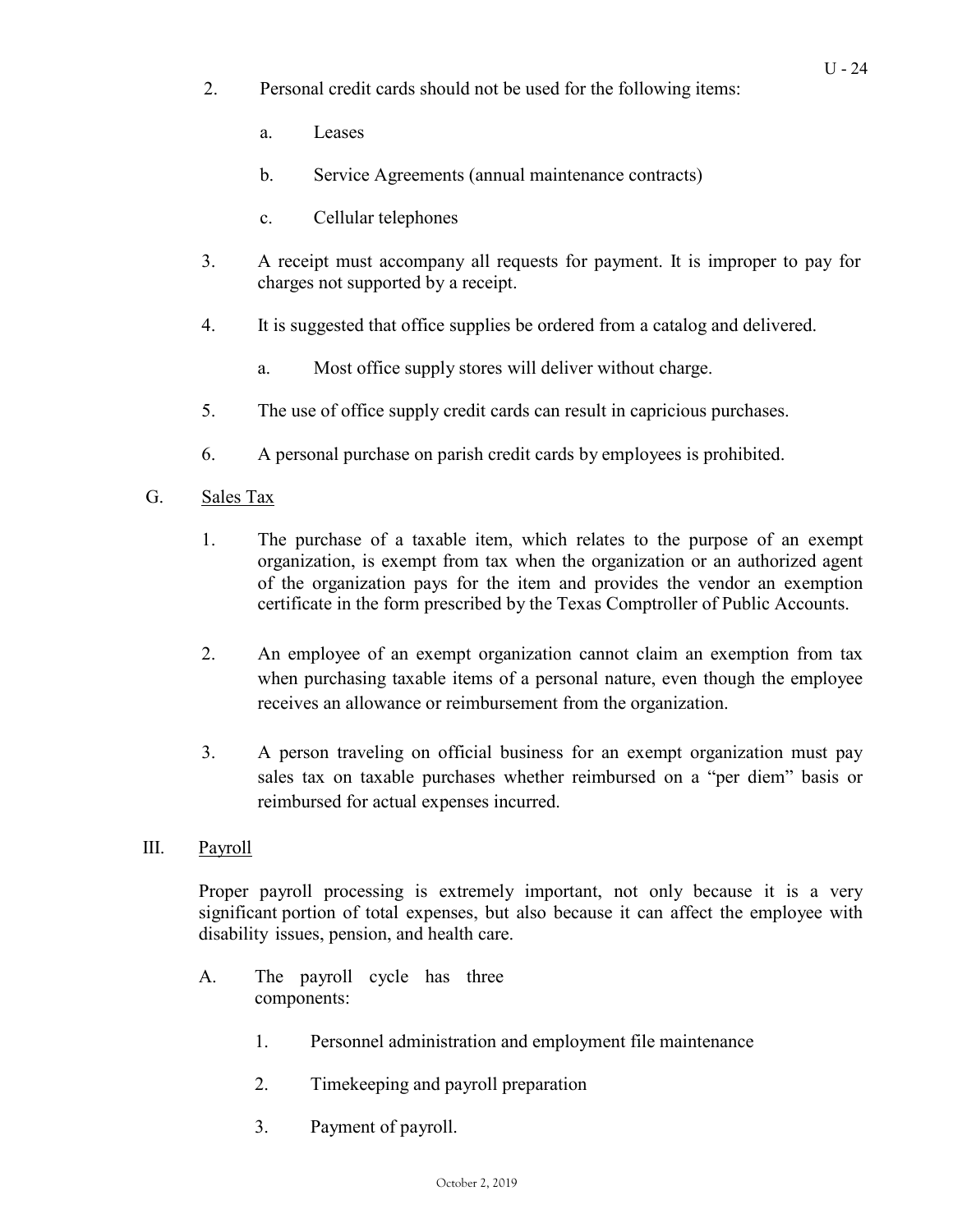- B. The following are the minimum requirements for all parishes/schools operating within the Austin Diocese.
	- 1. Personnel Administration and Employment File Maintenance

This function includes interviewing candidates, checking references, and hiring qualified personnel. The process produces personnel records and wage information.

Texas law require that all hourly employees be paid twice a month.

- a. The most important internal controls in personnel involve the formal method of recording and maintaining:
	- i. Information on the authorization of new employees
	- ii. Authorization of initial and periodic changes in pay rates
	- iii. Termination dates for employees
	- iv. Separation of duties over these procedures is particularly important. No individual with access to payroll records or checks should also be permitted access to personnel records.
- b. The Diocesan Policies on Ethics in Integrity in Ministry<sup>[1](#page-22-0)</sup> must be followed to ensure that only reasonably competent and honest persons are hired and retained.
	- i. While the selection of honest, capable employees does not ensure that errors or irregularities will not occur, such selection will enhance the likelihood that they will not.
- c. New or prospective employees must be properly screened. Most embezzlers are repeat offenders. This screening should include a verbal check of all references, former employers, etc. The following process is recommended:
	- i. A list of references is required and should be contacted.
	- ii. Criminal background checks are required.
		- Applicants must sign a release that is completed with the employment application.
	- iii. Credit checks are recommended for any employees who will handle money.
		- Applicants must sign a release that is completed with the employment application.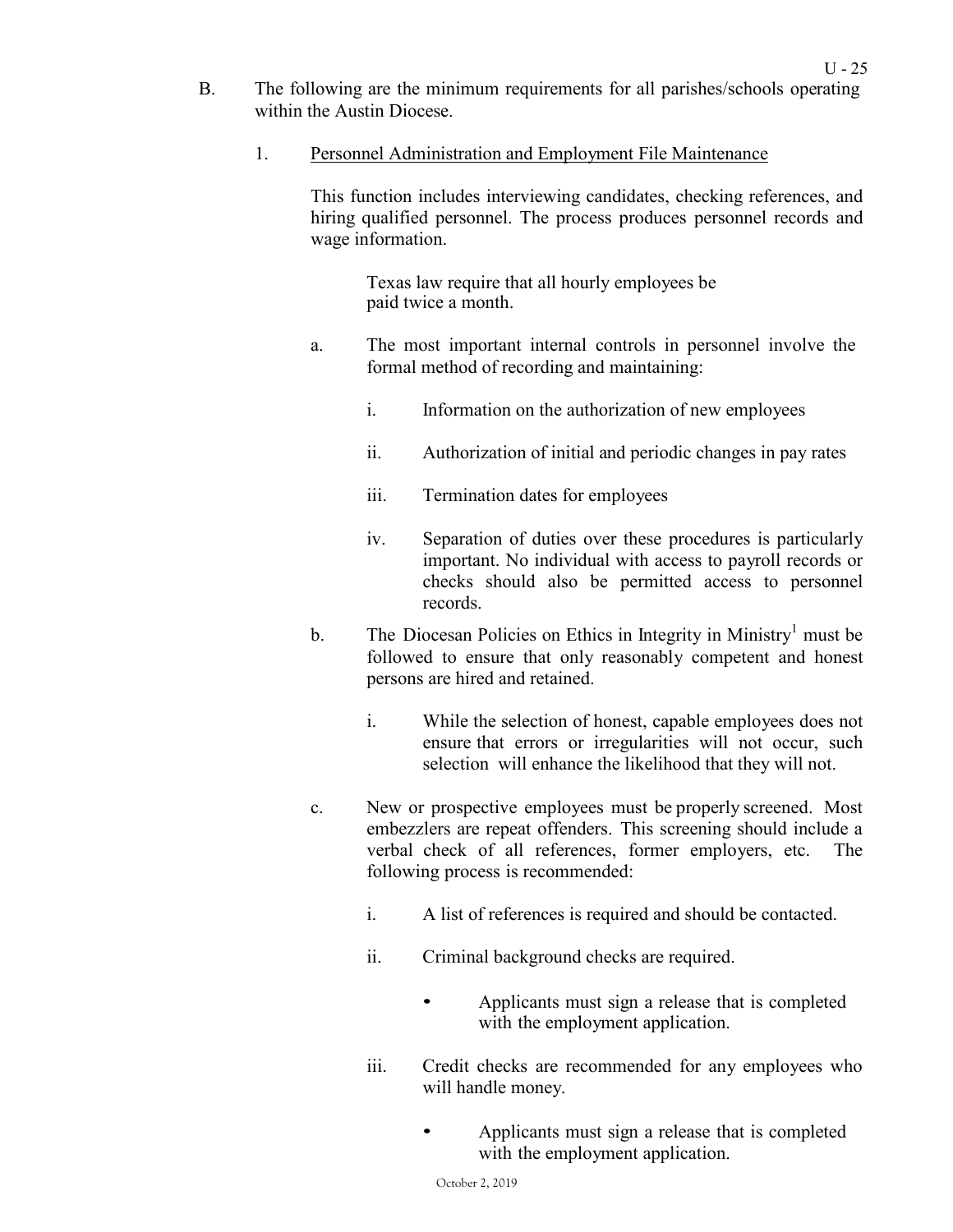- iv. A copy of the Policies on Ethics and Integrity in Ministry (EIM) must be provided.
- v. All parish employees and those volunteers who are involved with children must fill out the online application; eApps.
- vi. Employees handling money for the parish or school must have a demonstrated history of being able to manage their own personal finances; therefore, the necessity of credit reports.
- d. Individual personnel files must be maintained on all employees.
- e. Changes in employment (additions and terminations), salaries or wage rates, and payroll deductions must be properly authorized and documented in the employee's personnel file.
- f. Policies and procedures should be established for handling vacations, holidays and sick leave. Paid Leave policies must be developed and communicated to employees.

### <span id="page-22-0"></span>2. Timekeeping and Payroll Preparation

This function directly affects payroll expense for the period. It includes preparation of time cards; the summarization and calculation of gross pay, deductions, and net pay; the preparation of payroll records; and the preparation of payroll checks.

- a. Time and attendance records must be maintained and approved in writing by the pastor/principal or appropriate supervisor prior to payroll processing for all salaried and hourly staff.
- b. Anyone who is responsible for preparing the checks or for inputting data should be prevented from signing or distributing payroll checks.
- c. An independent party should recalculate actual hours worked, review for the proper approval of overtime, and recheck pay rate and calculations.
	- i. This can be done through spot checks.
- 3. Payment of Payroll
	- a. The signing and distribution of checks must be properly handled to prevent theft.
		- i. No person who has access to timekeeping or the preparation of payroll can sign payroll checks.
	- b. Payroll checks should not be distributed by someone involved in the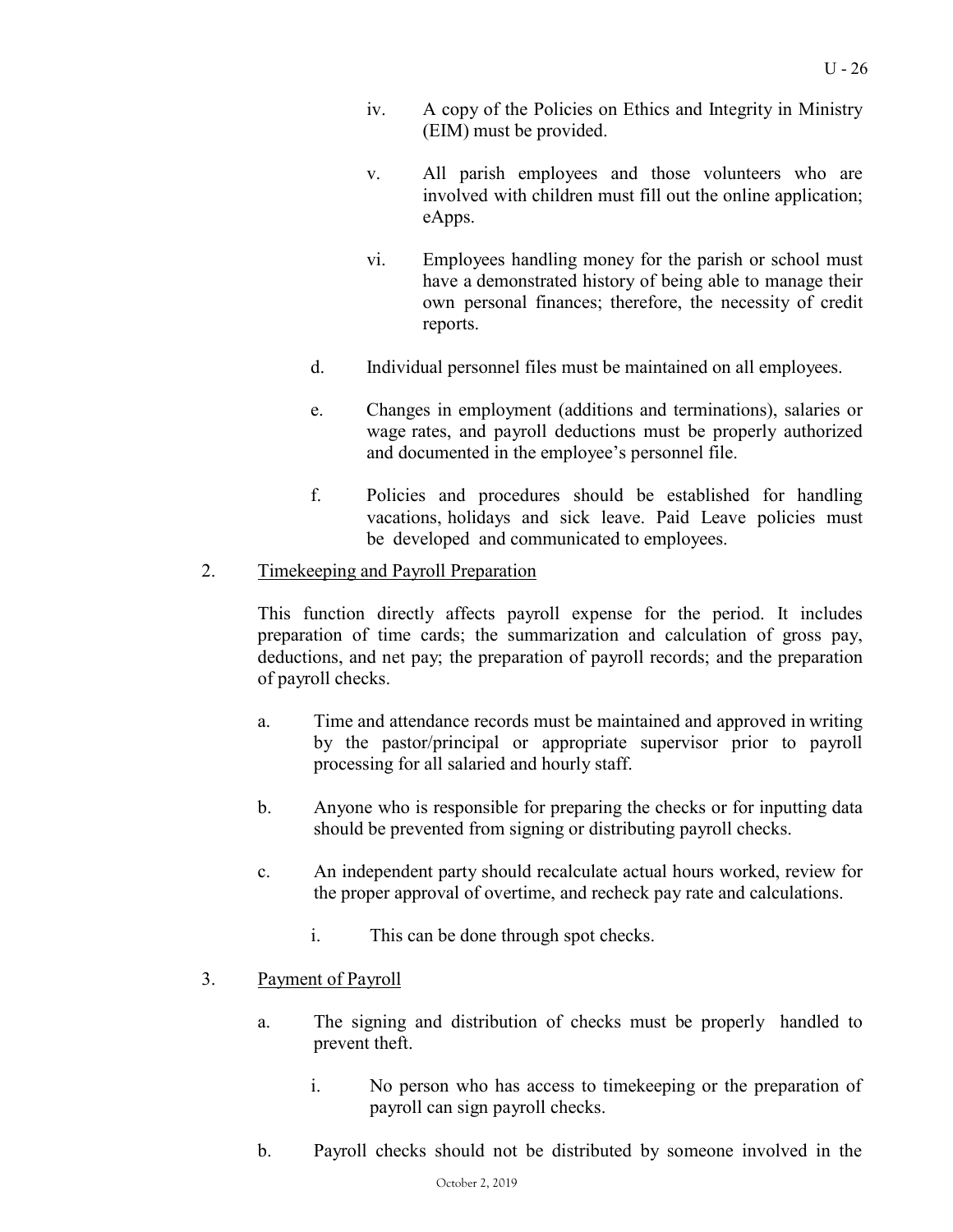payroll process.

- c. All payroll disbursements must be made with pre-numbered checks.
	- i. Cash payrolls, including cash bonuses, are prohibited.
	- ii. All compensation is to be reported on form W-2.

### d. Labor Relations and Tax Regulations

- i. Federal and State labor laws require overtime pay for non-exempt personnel for hours worked in excess of 40 hours per week.
	- Overtime pay must be computed at a rate of  $1\frac{1}{2}$  times the employee's regular hourly rate of pay for those hours worked in excess of the forty (40) hours.
- ii. Regardless of when the employee is paid, all phases of the law are based on a work week.
	- The work week may begin on any day and hour of the week as established by the employer.
	- Pay periods for two or more weeks or for a month may not be averaged out for the sake of overtime or minimum wages.
	- Both Federal and State regulations require posting of a sign "Notice to Employees" where employees can readily see it.
- iii. In the State of Texas, an employer shall pay wages to each employee who is exempt from the overtime pay provisions of the Fair Labor Standards Act of 1938 (29 U.S.C. Section 201 et seq.) at least once a month.
- iv. An employer shall pay wages to hourly employees at least twice a month.
- v. If wages are paid twice a month, each pay period must consist as nearly as possible an equal number of days.
- e. Religious order priests and sisters have taken a vow of poverty and are not to receive checks made in their names.
	- i. Compensation checks to religious order priests and sisters are to be made payable only to the name of the order for the specific priest/sister.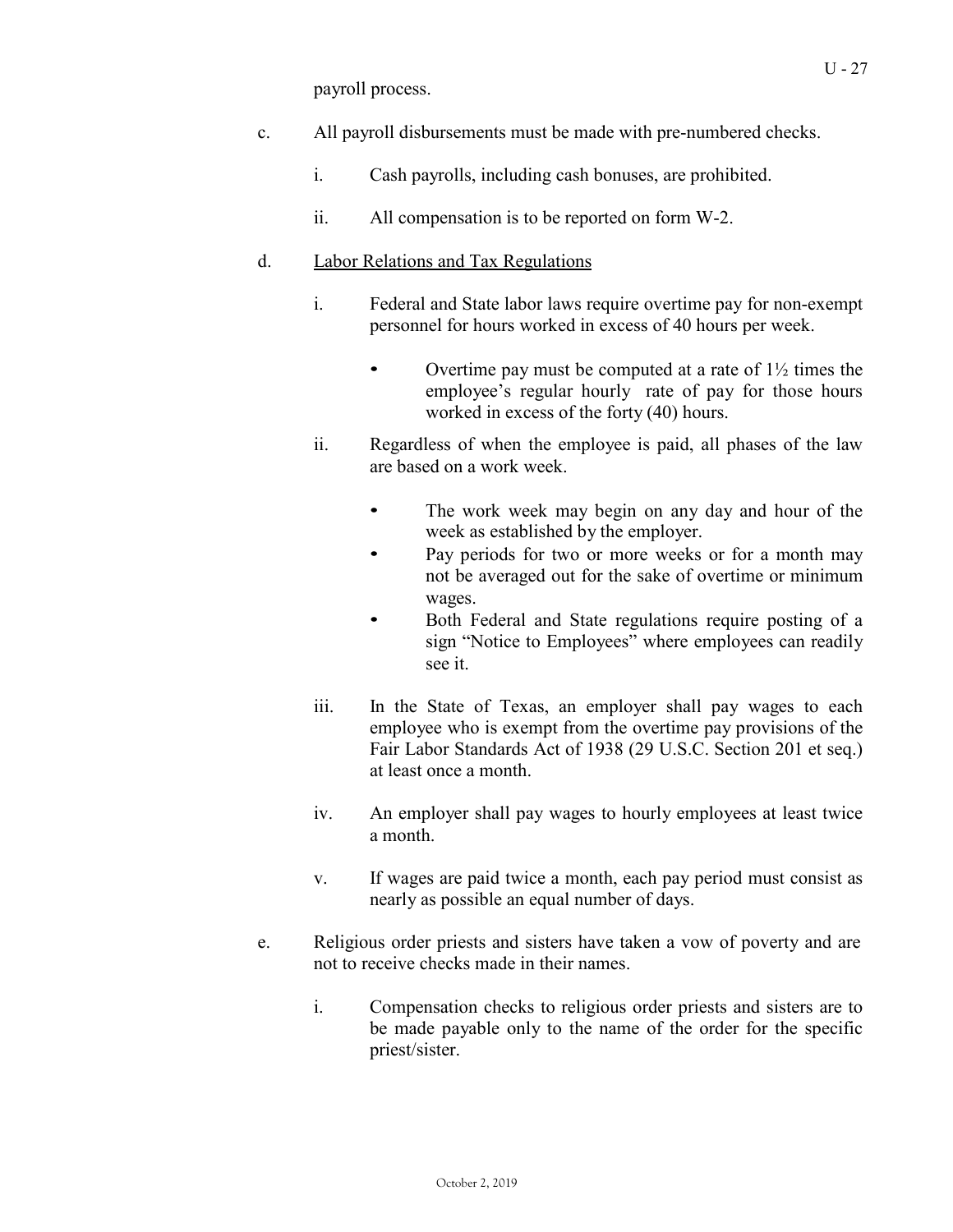# **Appendix I: Collection Count Report**

## **Collection Account Report**

#### **Collection Counter Worksheet Example**

Date of Collection Locked Bag Number

|                                               | Stewardship | Holy Day | Special<br>Collection  | <b>Building Fund</b> | Other Misc. | Total |
|-----------------------------------------------|-------------|----------|------------------------|----------------------|-------------|-------|
| Loose Collection                              |             |          |                        |                      |             |       |
| Checks                                        |             |          |                        |                      |             |       |
| Currency                                      |             |          |                        |                      |             |       |
| Coins                                         |             |          |                        |                      |             |       |
|                                               |             |          |                        |                      |             |       |
| <b>Total Loose</b>                            |             |          |                        |                      |             |       |
|                                               |             |          |                        |                      |             |       |
| <b>Envelope Collection</b>                    |             |          |                        |                      |             |       |
| Checks                                        |             |          |                        |                      |             |       |
| Currency                                      |             |          |                        |                      |             |       |
| Coins                                         |             |          |                        |                      |             |       |
|                                               |             |          |                        |                      |             |       |
| <b>Total Envelopes</b>                        |             |          |                        |                      |             |       |
|                                               |             |          |                        |                      |             |       |
| Total Loose & Envelope Collection<br>Combined |             |          |                        |                      |             |       |
|                                               |             |          |                        |                      |             |       |
|                                               |             |          |                        |                      |             |       |
| Contribution Amount Recorded                  |             |          |                        |                      |             |       |
|                                               |             |          |                        |                      |             |       |
|                                               | Stewardship | Holy Day | Special<br>Collections | <b>Building Fund</b> | Other Misc. | Total |
| Deposit Amount Verification                   |             |          |                        |                      |             |       |
|                                               |             |          |                        |                      |             |       |
| Checks                                        |             |          |                        |                      |             |       |
|                                               |             |          |                        |                      |             |       |

Currency Coins Total Deposit Unreconciled Amount\*

| Names of Counters |  | Reconciled By:          |            |      |         |
|-------------------|--|-------------------------|------------|------|---------|
|                   |  | Date                    | Collection |      | Counted |
|                   |  |                         |            | Date | of      |
|                   |  | Actual                  | Deposit    |      |         |
|                   |  | <b>Bank Adjustments</b> |            |      |         |
| Comments          |  |                         |            |      |         |
|                   |  |                         |            |      |         |
|                   |  |                         |            |      |         |

\* Any unreconciled amount \$25.00 or greater must be approved by the pastor.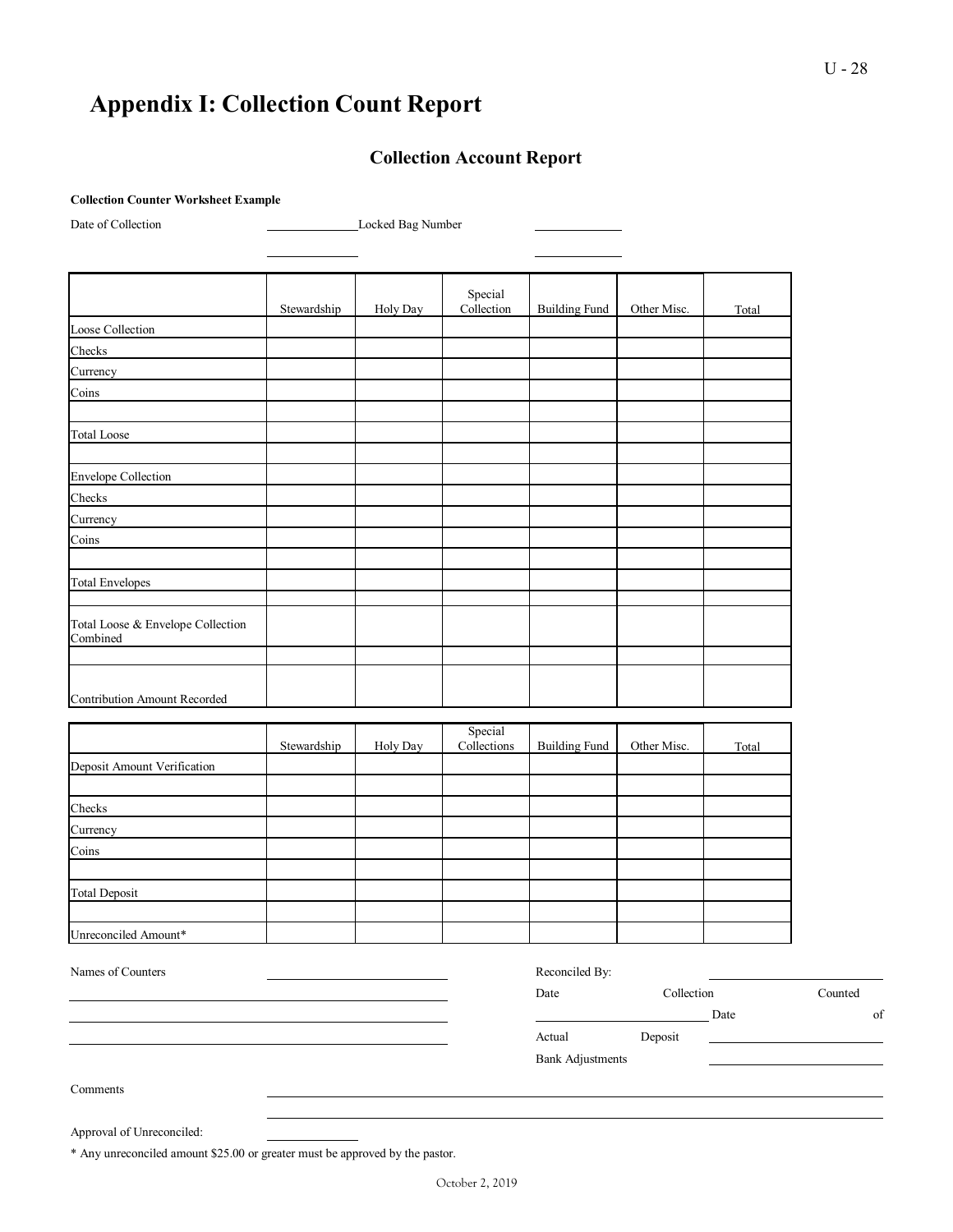# <span id="page-25-0"></span>**Appendix II: Sample of Contribution Acknowledgement**

St. Mary 3333 N. Main Street Austin, Texas 78701

January 15, 2004

Mr. & Mrs. John Doe 43 Heavens Gate Way Austin, Texas 78701

Dear Mr. & Mrs. Doe:

It is that time of the year to send out contribution statements so that you will have a record of your contributions to St. Mary for your income tax report. Your generosity to the parish over the past year has made it possible to finance a number of improvements. Were it not for your continuous help, this would be impossible. So, on behalf of the entire parish, I wish to thank you.

Our records show that you have contributed the following amounts for the period January 1 through December 31, 2003:

|              |               |     |                            |     |     |                                 |               |     |                                       |     |                    |                         |               |     |                            |          |        | Grand        |
|--------------|---------------|-----|----------------------------|-----|-----|---------------------------------|---------------|-----|---------------------------------------|-----|--------------------|-------------------------|---------------|-----|----------------------------|----------|--------|--------------|
| Date         |               |     | <b>Amount Date</b>         |     |     | <b>Amount Date</b>              |               |     | <b>Amount Date</b>                    |     | <b>Amount Date</b> |                         |               |     | <b>Amount Date</b>         |          | Amount | <b>Total</b> |
| 1/5/03       | \$.           |     | 35 3/2/03                  | S.  |     | $30 \frac{5}{4}/03$             | <sup>\$</sup> |     | 50 7/6/03                             | \$. |                    | 50 9/7/03               | \$.           |     | $25 \frac{11}{2} \cdot 03$ | S        | 50     |              |
| $1/12/03$ \$ |               |     | 10, 3/9/03                 | \$. |     | $12 \frac{5}{1103}$ \$          |               |     | $20, 7/13/03$ \$                      |     |                    | $10\ \frac{9}{14}{03}$  | <sup>\$</sup> |     | 15 11/9/03                 | <b>S</b> | 15     |              |
| $1/19/03$ \$ |               |     | $15 \frac{3}{16}$ /03 \$   |     |     | $15 \frac{5}{18}$ /03 \$        |               |     | $15 \frac{7}{20} \times 8$            |     |                    | 14 9/21/03              | -S            |     |                            |          | 15     |              |
| $1/26/03$ \$ |               |     | $10, 3/23/03$ \$           |     |     | $15 \frac{5}{25} \times 0.3$ \$ |               |     | $15 \frac{7}{2703}$ \$                |     |                    | 11 9/28/03              | -S            |     | $10 \frac{11}{2303}$ \$    |          | 15     |              |
| 2/2/03       | <sup>\$</sup> |     | $35 \frac{3}{30003}$ \$    |     |     | $10 \frac{6}{103}$              | -S            |     | 40 8/3/03                             | -S  |                    | 60 10/5/03              | <sup>\$</sup> |     | 55 11/30/03 \$             |          | 45     |              |
| 2/9/03       | <sup>\$</sup> |     | $15 \frac{4}{6} \times 3$  | -S  |     | 45 6/8/03                       | <sup>\$</sup> |     | $15\,8/10/03\,$ \$                    |     |                    | $20 \frac{10}{1203}$ \$ |               |     | $15 \frac{12}{703}$ \$     |          | 62     |              |
| $2/16/03$ \$ |               |     | $10 \frac{4}{13/03}$ \$    |     |     | $11 \frac{6}{15/03}$ \$         |               |     | $20\;8/17/03\;$ \$                    |     |                    | $30 \frac{10}{1903}$ \$ |               |     | $20 \frac{12}{14}$ /03 \$  |          | 15     |              |
| $2/23/03$ \$ |               |     | $15 \frac{4}{20} \times 8$ |     |     | $15\ \frac{6}{22}{03}$ \$       |               |     | $15 \frac{8}{24} \div 03 \frac{8}{5}$ |     |                    |                         |               |     | $10 \frac{12}{2103}$ \$    |          | 15     |              |
|              |               |     | $4/27/03$ \$               |     |     | $10, 6/29/03$ \$                |               |     | $10\;8/31/03\;$ \$                    |     |                    |                         |               |     | $12/28/03$ \$              |          | 10     |              |
|              |               |     |                            |     |     |                                 |               |     |                                       |     |                    |                         |               |     |                            |          |        |              |
| <b>Total</b> |               | 145 |                            | S   | 163 |                                 |               | 200 |                                       | S.  | 210                |                         |               | 165 |                            | S        | 242    | \$1,125      |

This acknowledgement of your contribution is provided pursuant to section 170(f) (8) of the Internal Revenue Code. St. Mary parish did not provide any goods or services in whole or in part in consideration for the above contribution. Only intangible religious benefits were provided.

Please accept my sincere appreciation of your loyalty and commitment to our parish.

Devotedly yours in Christ,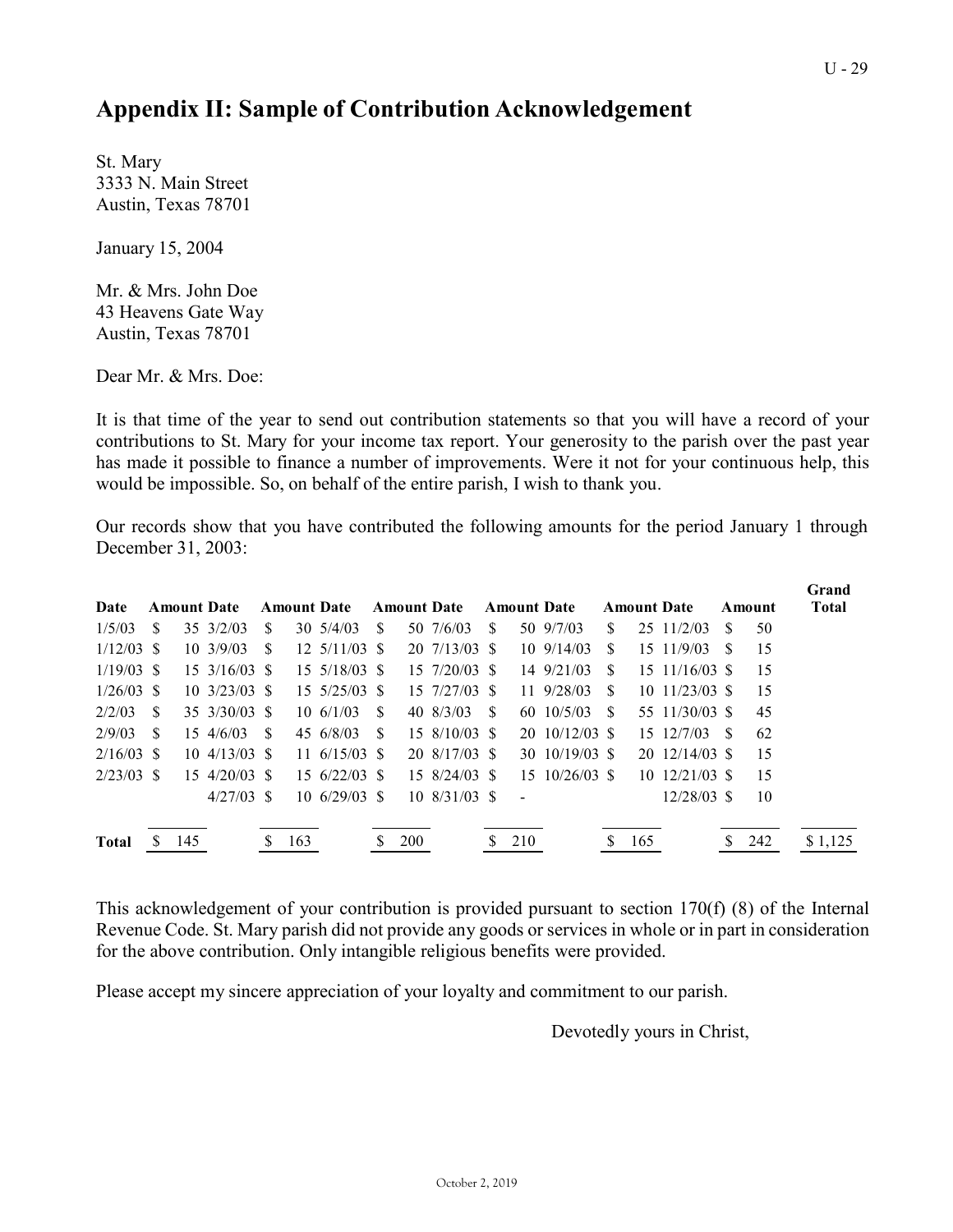# **Appendix III: Forms**

Code of Conduct for volunteers handling money or advising on financial matters

Code of Conduct for volunteers handling money – Attachment 1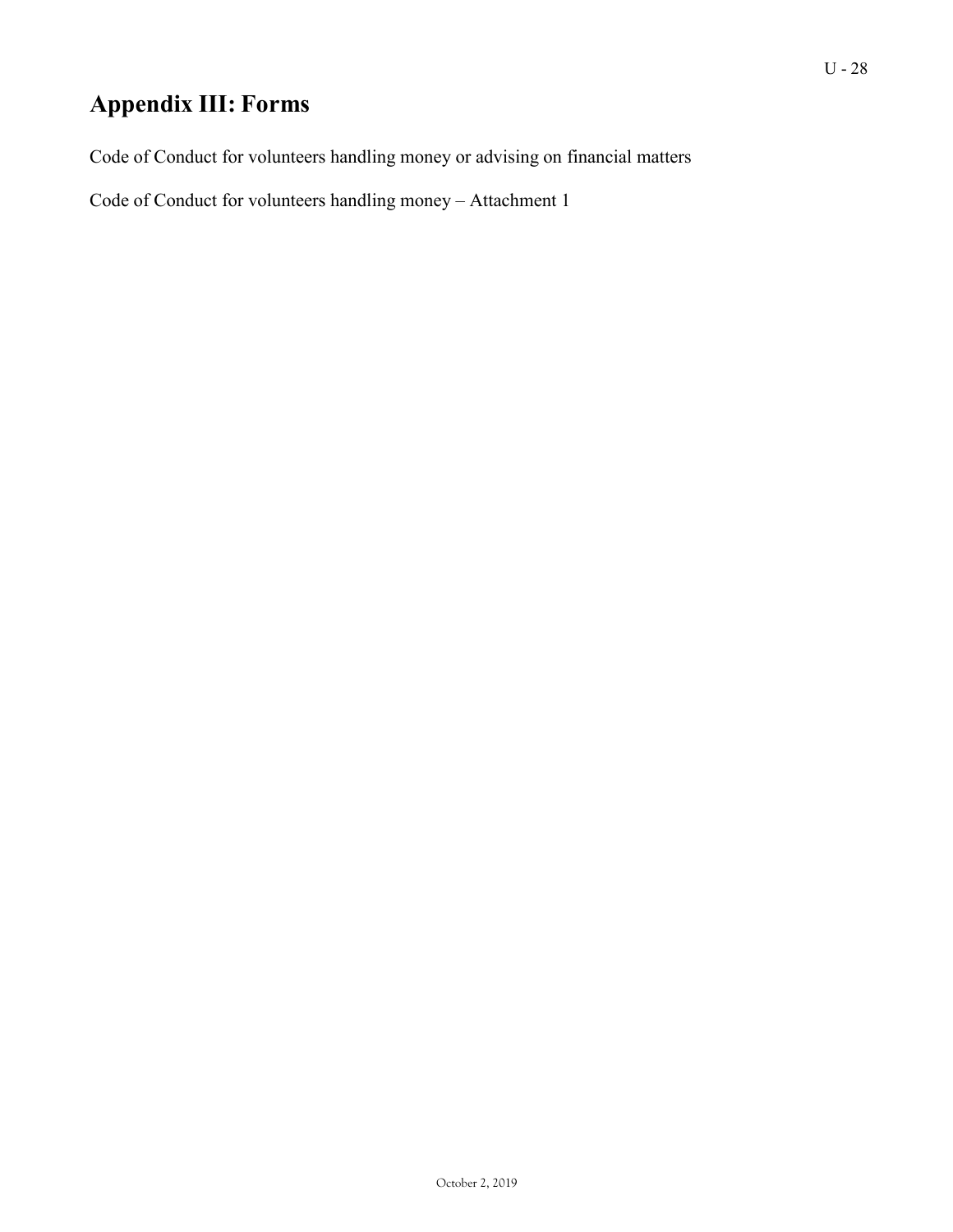

# <span id="page-27-0"></span>**Code of Conduct for Volunteers Handling Money or Advising on Financial Matters**

**As a volunteer who handles money or advises in financial matters, I recognize the seriousness of my responsibility and faithfully promise to follow the relevant rules and guidelines of the Austin Diocese and this Volunteer's Code of Conduct as a condition of my volunteer ministry at:**

**(Name of Parish, School or Facility) Date**

**\_, ,**

**City**

### **As a volunteer who handles money or advises in financial matters, I will:**

• Act with honesty and integrity, avoiding actual or apparent conflicts of interest.

**\_,**

- Never borrow, steal, or misuse any assets of the parish/school.
- Never knowingly violate any relevant federal or state laws.
- Not perform tasks for which I do not have the skills or training to complete.
- Never reveal any sensitive financial information, including amounts of the contributions of fellow parishioners, employee salaries, etc.
- Promote ethical behavior in the work environment.
- Never risk my life or the lives of others to protect money during a robbery.
- Report any actual or suspected financial wrongdoing to the pastor, principal or other local authority as well as the diocesan Finance Office.

In addition to the above, if I am a volunteer involved in the counting of the offertory, I have **read, understand and will comply with the procedures contained in [Attachment](#page-28-0) 1 as these procedures apply to my role.**

**Signature Date**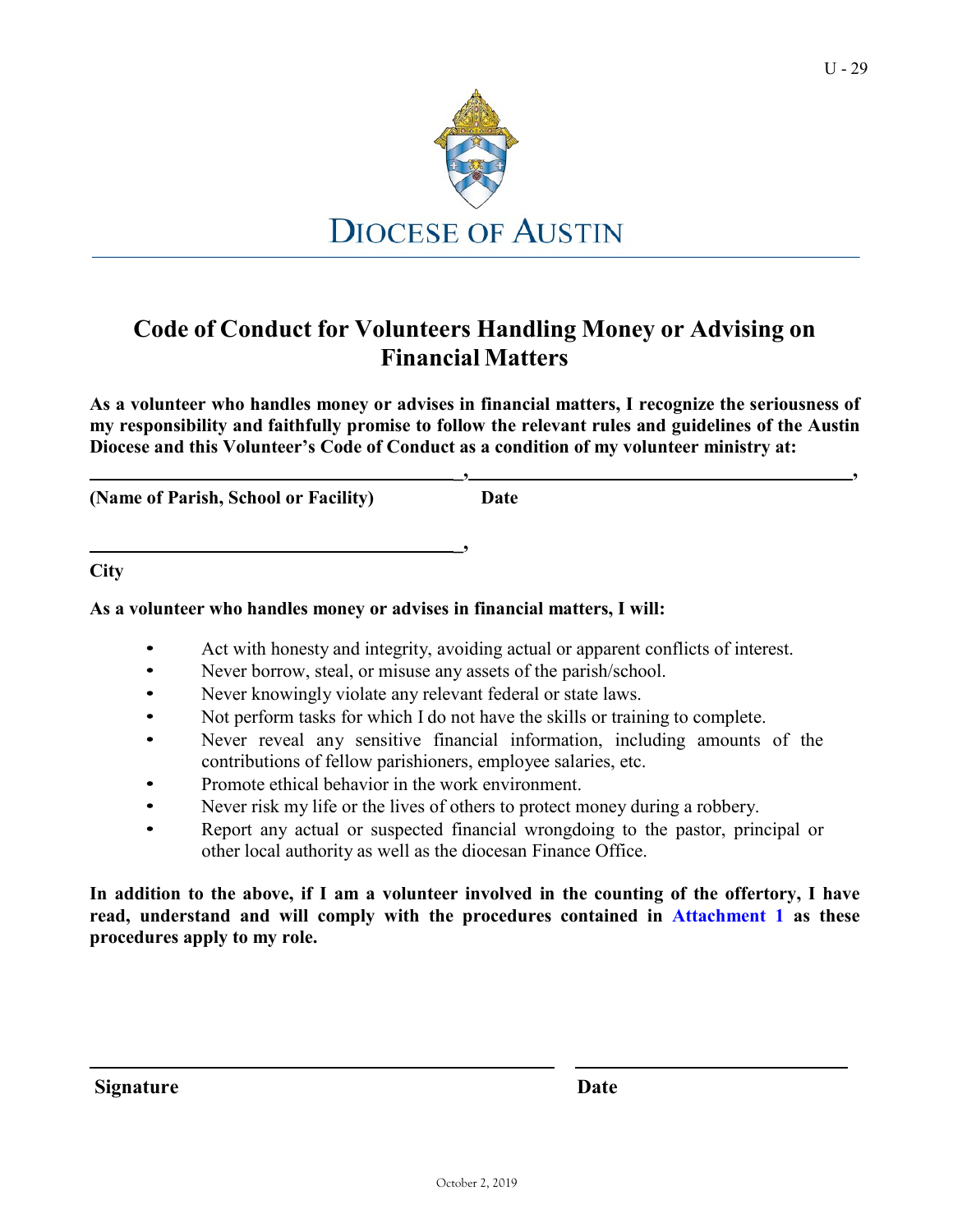### **Attachment 1 Code of Conduct for Volunteers Handling Money**

- <span id="page-28-0"></span>• Two (2) ushers should place collection in lock bags and either deliver the bags to the count team or place the bags in a safe. The bags should be pre-numbered to ensure that the count team will be able to account for all bags. The ushers should be identified so that if anything unusual should happen it would be possible to identify everyone having access to the collection.
- Ideally, each parish should have a minimum of two (2) count teams consisting of at least three (3) members per team. Parish staff members or relatives of parish staff members should not be on the count teams. Family members should not be allowed on the same count team unless there are two (2) other unrelated individuals on that team.
- Members of teams should be scheduled to rotate on a periodic basis.
- Ideally, weekend collections should be counted the day the Mass is celebrated and deposited immediately. If the money is counted but not deposited the day of the Mass, the money should be put back in the bag along with the deposit slip and copy of the count sheet and locked. The bag(s) should be put in a locked safe, preferably a safe with a drop slot so the safe does not have to be opened in order to secure the money. If the money is not counted on the day of Mass, the locked bags should be placed in the safe until the day it is counted but not later than the following Monday.
- The count team should unlock the bags and log in the number of the bag and the names of the ushers delivering the bags. One (1) member of the count team should have the key to the bag. This individual should not have access to the safe.
- The collection is to be counted in a secure area where parishioners or others do not have access during the counting time.
- All checks received should be immediately restrictively endorsed. A self-inking endorsement stamp is recommended for this purpose.
- Envelopes should be separated from loose checks, currency and coins. Copies of loose checks should be made. If not possible, a listing of each check should be prepared showing contributor, check number, date of check, and amount.
- One (1) team member should count and record on the counter worksheet and another member should verify the count. Adding machine tapes should be used and stapled to the count worksheet. Another team member should prepare a tape of the cash and checks to be deposited. This same individual should also prepare the bank deposit. The person preparing the deposit should compare all adding machine tapes to ensure that they are the same and accurate. All members of the money counting team should sign the collection summary tape and the counter worksheet to verify the amounts of the collections. A copy of the deposit slip should be provided to the bookkeeper.
- The recap of the receipts or envelopes along with the tape should be given to the bookkeeper for entry into the accounting records. The deposit slip and tape should accompany the cash and checks. The collections should be deposited intact on the day of the count.
- Cash withdrawals or cashing checks from the contributions must never be allowed for any reason.
- No one should ever be alone with the cash and checks.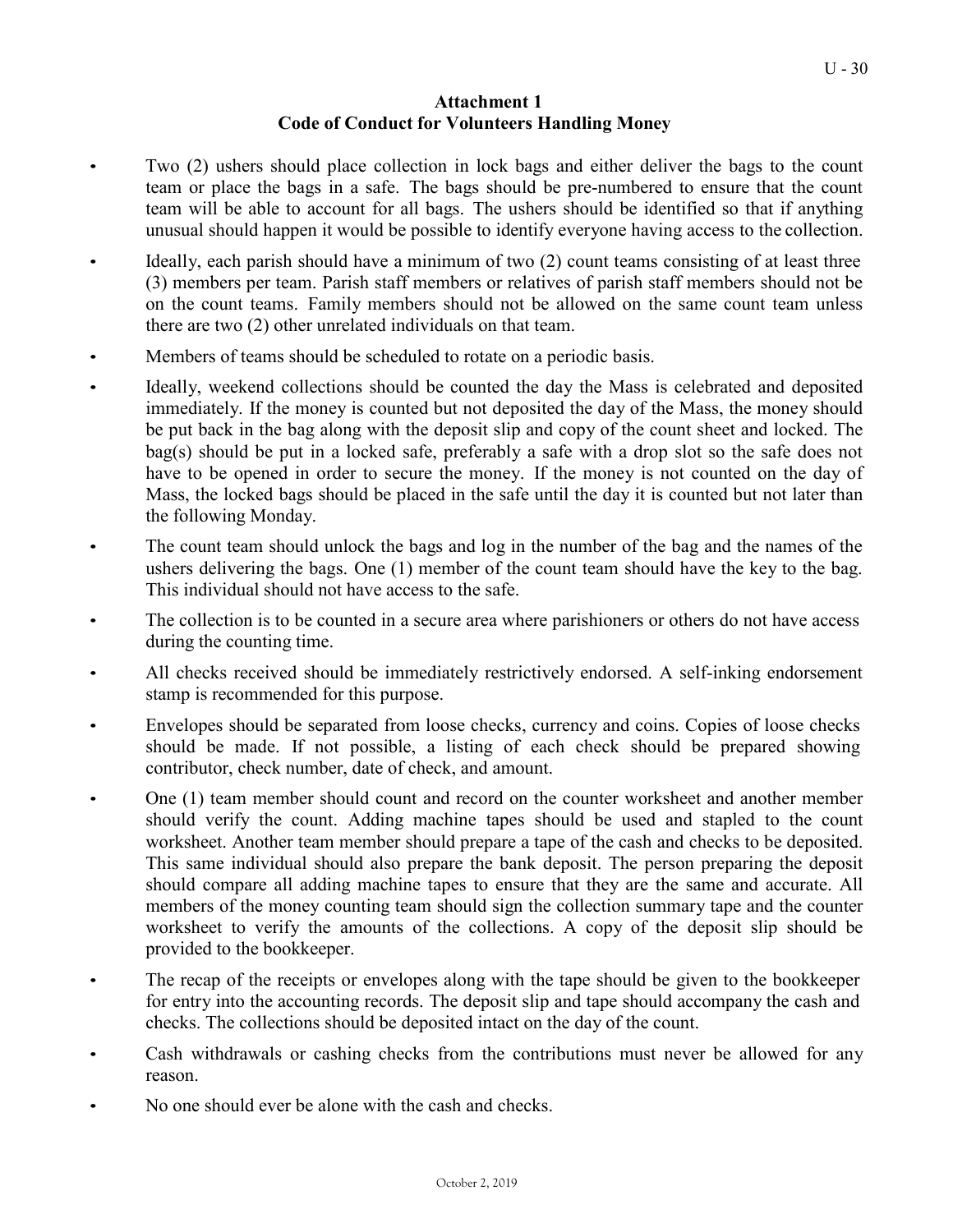# <span id="page-29-0"></span>**Appendix IV: Internal Control Questionnaire Self-Evaluation Form**

| 1)<br>Is a bookkeeper employed? Full or Part Time? |                                                                                                                                                                                                                                                                                                                                 |  |  |  |  |  |  |  |  |
|----------------------------------------------------|---------------------------------------------------------------------------------------------------------------------------------------------------------------------------------------------------------------------------------------------------------------------------------------------------------------------------------|--|--|--|--|--|--|--|--|
|                                                    | Name:                                                                                                                                                                                                                                                                                                                           |  |  |  |  |  |  |  |  |
| 2)                                                 | If no bookkeeper is employed, who has the responsibility for recording transactions?                                                                                                                                                                                                                                            |  |  |  |  |  |  |  |  |
| 3)                                                 |                                                                                                                                                                                                                                                                                                                                 |  |  |  |  |  |  |  |  |
| 4)                                                 | Does the parish priest review financial records? If yes, how often?                                                                                                                                                                                                                                                             |  |  |  |  |  |  |  |  |
| 5)                                                 | Are all of the following items paid up to date?                                                                                                                                                                                                                                                                                 |  |  |  |  |  |  |  |  |
|                                                    | Worker's compensation<br>a.<br>Property and casualty insurance<br>b.<br>Loans<br>$\mathbf{c}$ .<br>Cathedraticum<br>d.<br>Priest's annual pension contribution<br>e.<br>f.<br>Assessments<br>Health insurance premiums<br>g.<br>h.<br>Payroll taxes<br>Payroll deductions<br>1.<br>Vendor invoices/statements<br>$\mathbf{i}$ . |  |  |  |  |  |  |  |  |
| 6)                                                 | Is an annual budget prepared? If yes, is it prepared before the new fiscal year begins?                                                                                                                                                                                                                                         |  |  |  |  |  |  |  |  |
| 7)                                                 | Are monthly or quarterly financial statements prepared?                                                                                                                                                                                                                                                                         |  |  |  |  |  |  |  |  |
| 8)                                                 | Do the reports compare actual numbers to budgeted numbers?                                                                                                                                                                                                                                                                      |  |  |  |  |  |  |  |  |
| 9)                                                 | Are the reports reviewed:                                                                                                                                                                                                                                                                                                       |  |  |  |  |  |  |  |  |
|                                                    | by the pastor?<br>a.<br>by the Finance Council?<br>b.                                                                                                                                                                                                                                                                           |  |  |  |  |  |  |  |  |
| 10)                                                | Does the parish file the following with the IRS?                                                                                                                                                                                                                                                                                |  |  |  |  |  |  |  |  |
|                                                    | Payroll Tax Form 941 (Quarterly)?<br>a.                                                                                                                                                                                                                                                                                         |  |  |  |  |  |  |  |  |

- b. Form W-2 with Transmittal Form (W-3)?
- c. Form 1099 Miscellaneous Income with Transmittal Form (1096)?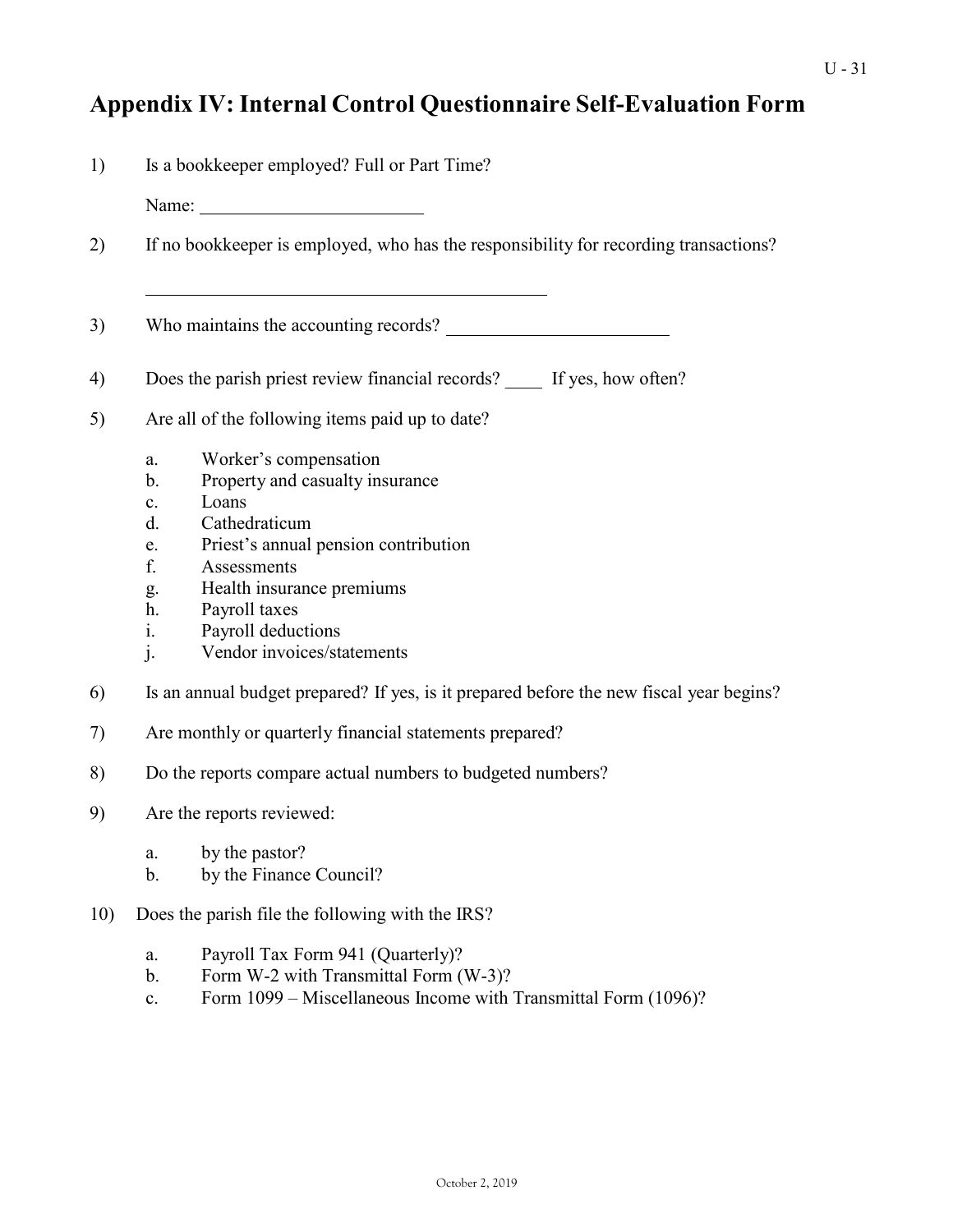| 11) | Does the parish have a Finance Council? If yes, list all members of the Finance Council and the<br>number of years served:                                         |
|-----|--------------------------------------------------------------------------------------------------------------------------------------------------------------------|
|     |                                                                                                                                                                    |
|     |                                                                                                                                                                    |
|     | Name and Phone Number for Finance Council President:                                                                                                               |
| 12) | Have members of this council reviewed the diocesan Internal Control Manual?                                                                                        |
| 13) | Have members of this council and volunteers who handle money signed the Diocese Code of<br>Conduct for Volunteers Handling Money or Advising on Financial Matters? |
| 14) | Is the parish limited to only one OPERATING account? If not, list below the other open bank<br>accounts used as operating accounts.                                |
| 15) | Identify below the name of all the authorized check signers                                                                                                        |
|     | Parish<br><b>School</b>                                                                                                                                            |
|     |                                                                                                                                                                    |
|     |                                                                                                                                                                    |
| 16) | When was the last time a financial report was provided to the parishioners?                                                                                        |
|     | <b>Petty Cash</b>                                                                                                                                                  |
| 17) | Is an imprest petty cash fund used?                                                                                                                                |
| 18) | If an imprest fund is used, is responsibility vested in one person only?                                                                                           |
|     | Name                                                                                                                                                               |
|     | What is the amount of the fund?                                                                                                                                    |
| 19) | Are checks for petty cash reimbursements made out to the order of the custodian of the fund<br>with the fund designation denoted on the face of the check?         |
| 20) | Are receipts obtained for all petty cash disbursements?                                                                                                            |
| 21) | Is the petty cash account listed on the parish balance sheet?                                                                                                      |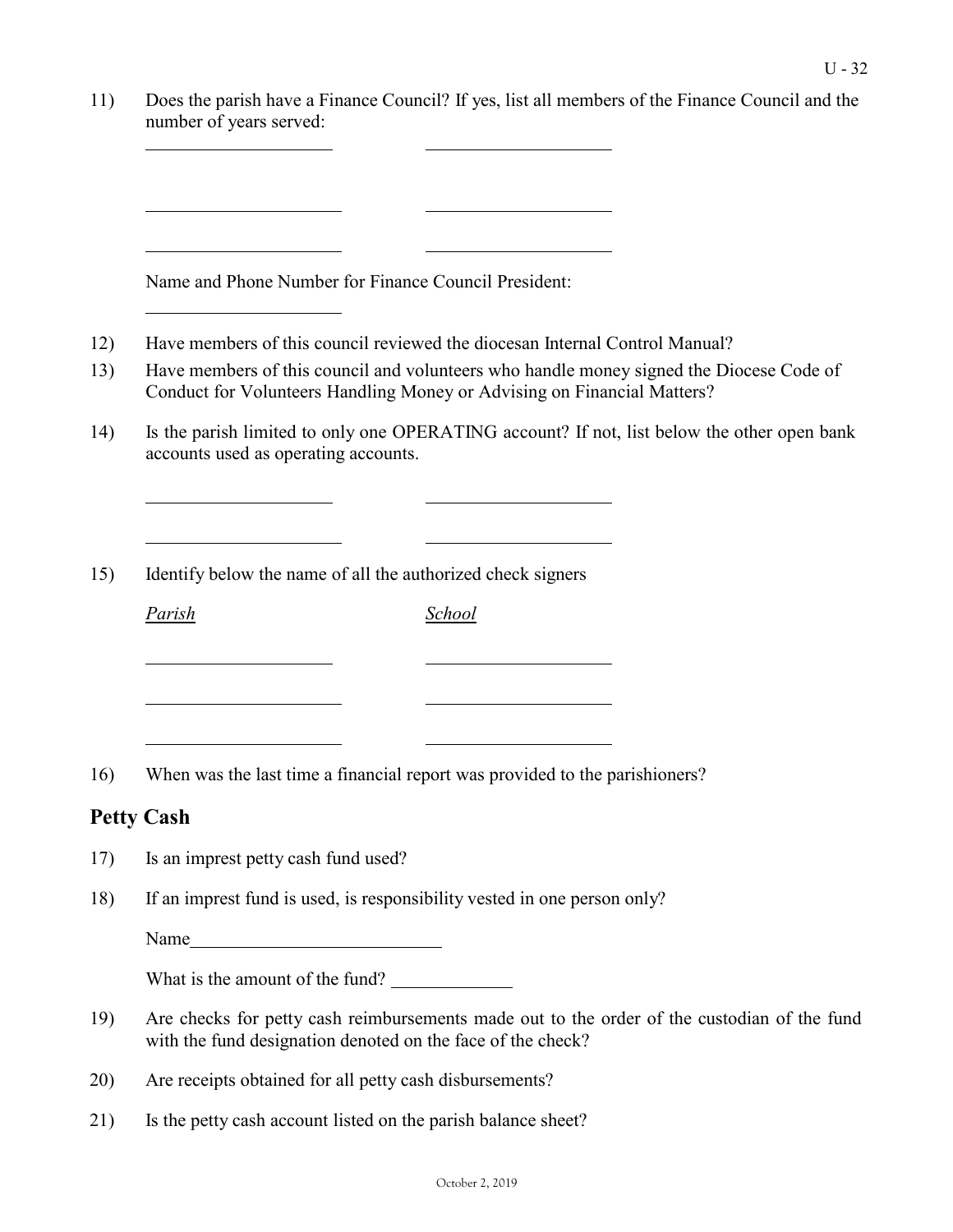## **Bank Reconciliations**

- 22) Are **all** bank statements mailed to the parish office?
- 23) Who opens the bank statements?
- 24) Who reviews cancelled checks?
- 25) Who performs the bank reconciliation?
- 26) Is the bank reconciliation prepared on a monthly basis?
- 27) Are bank reconciliations initialed and dated by the preparer?
- 28) Are bank reconciliations reviewed by someone other than the preparer?
- 29) Are bank reconciling items cleared on a timely basis?
- 30) Are cancelled checks and bank statements retained?
- 31) Does the Finance Council review the bank reconciliations?

## **Receipts**

- 32) Does a count team count the receipts from the offertory collection?
- 33) Are there three (3) or more members on each count team?
- 34) How many count teams are there?
- 35) Are count teams rotated?
	- If so how often?
- 36) Are count teams independent (no relatives, spouses, children, etc.)?
- 37) Are count sheets prepared during the counting and signed by the counters?
- 38) Are count sheets subsequently reconciled to the deposit by a person other than the individual making the deposit?
- 39) Are receipts posted to a record of individual parishioners/parents contributions/tuition?
- 40) Are parishioner envelopes retained as support for subsequent review? If yes, how long?
- 41) Are checks photocopied?
- 42) Do separate persons post envelopes and prepare deposit slips?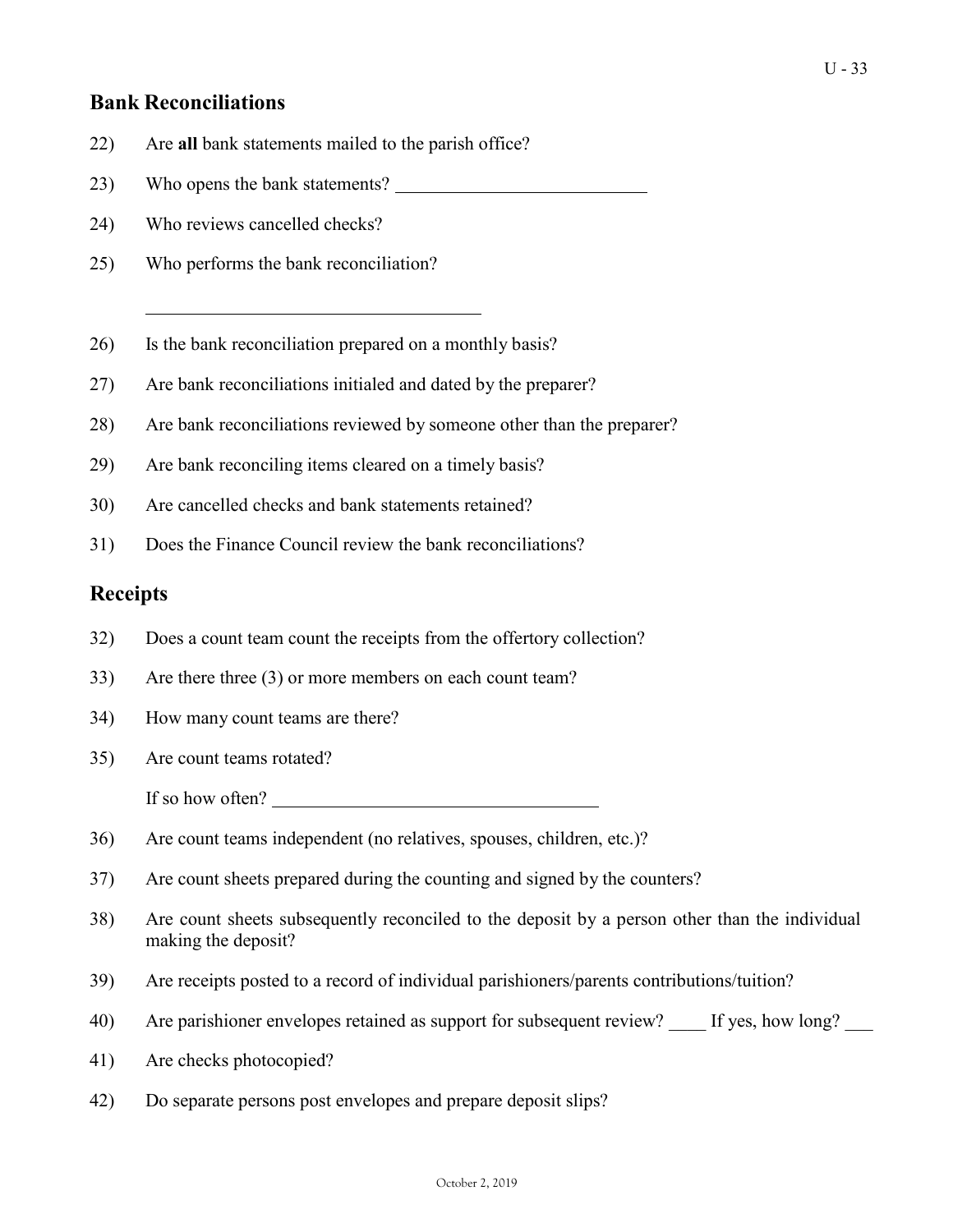- 43) Are cash receipts posted to individual records by someone not having access to cash?
- 44) Is the record of contributions mailed or otherwise given to parishioners? If yes, how often?
- 45) Is appropriate documentation provided to contributors (IRS Publication 1771)?
- 46) Are cash receipts kept in a safe until deposited? If no, how are they safeguarded?
- 47) How many people have access to the safe?
- 48) Who deposits cash in the bank?
- 49) When was the safe combination last changed?
- 50) How often are receipts deposited in the bank?
- 51) Is a night depository used when necessary?
- 52) Are all receipts accompanied by a deposit slip which identifies:
	- a. Amount of deposit
	- b. Account to be credited as income
	- c. Date of deposit
	- d. Source of deposit
	- e. Signature of person verifying deposit
- 53) Are deposits made intact directly to the regular checking account?
- 54) Are differences between the actual amount deposited and the recorded deposits corrected by a separate entry?
- 55) Are cash receipts deposited on the first business day following services? If no, when are they deposited?
- 56) What other types of receipts are received?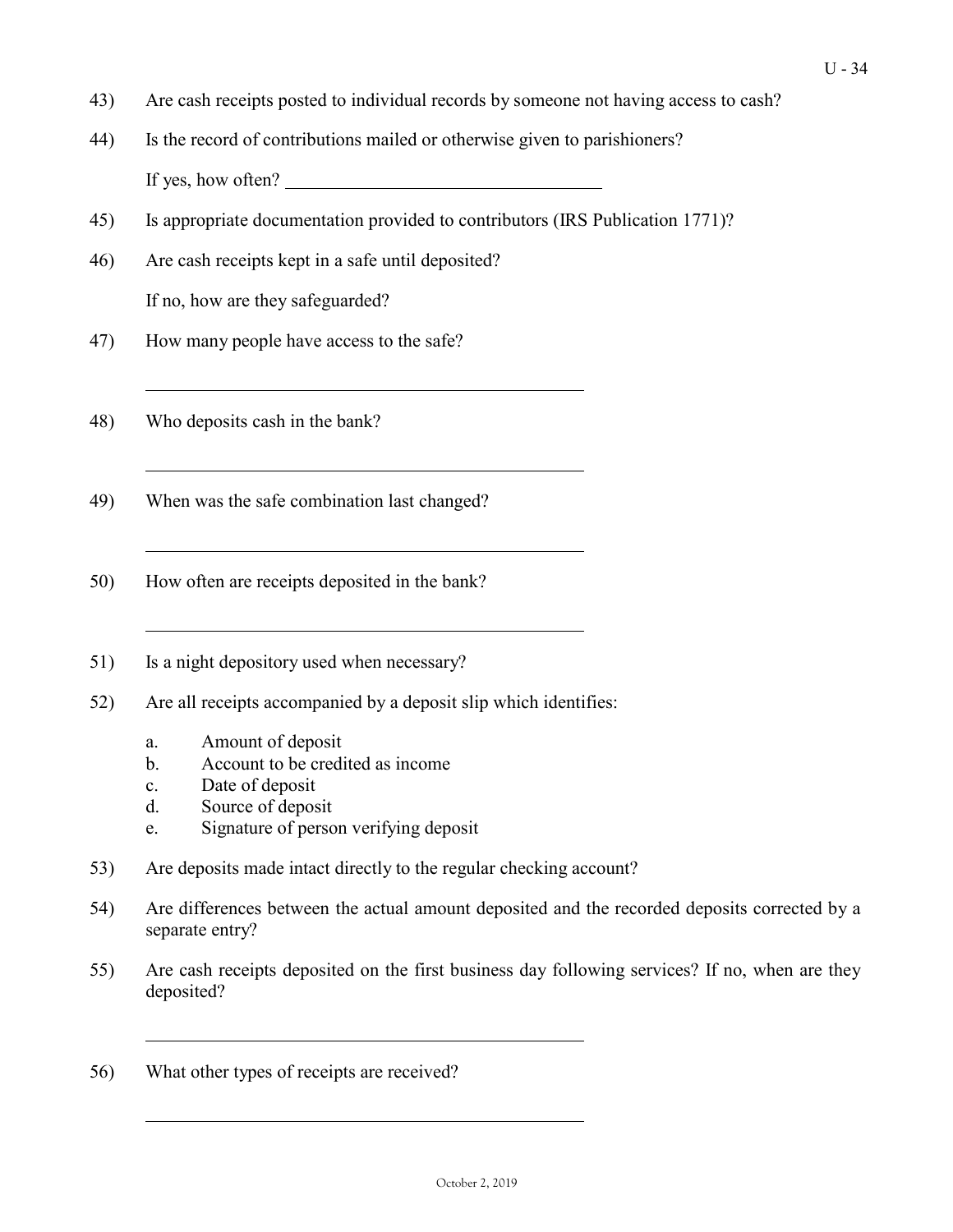- 57) Are all other receipts deposited daily? If no, how often are they deposited?
- 58) Is a record of cash or checks received through the mail kept by the person opening the mail and subsequently compared to the deposited funds?
- 59) Are checks restrictively endorsed (FOR DEPOSIT ONLY) when received?
- 60) Are NSF checks re-deposited on a separate deposit slip from other deposits?
- 61) Are amounts to be deposited to savings accounts first deposited to regular checking account?
- 62) Does the parish provide online giving? If yes, who is your online processing company?
- 63) Has the parish completed a self-evaluation of best practices concerning safeguarding parishioner's financial information (Appendix V).

## **Disbursements**

- 64) Are all disbursements, other than from petty cash, made by check?
- 65) Is any special approval required for checks to be written?
- 66) Are all checks pre-numbered?

 $\overline{\phantom{a}}$ 

- 67) Is it a policy to NOT write checks to the order of CASH?
- 68) Is the signing of checks in advance prohibited?
- 69) Is the countersigning of checks in advance prohibited?
- 70) Who signs checks if the pastor is sick or on vacation?
- 71) Is the bookkeeper prohibited from signing checks?
- 72) Are signature rubber stamps prohibited?
- 73) Are documents in support of all disbursements retained?
- 74) Do check signers review supporting documentation prior to signing?
- 75) Are VOIDED checks retained and accounted for?
- 76) Are interest and principal amounts separated on the ledger sheets for payments made on loans?
- 77) Is the account distribution indicated on the face of the invoice?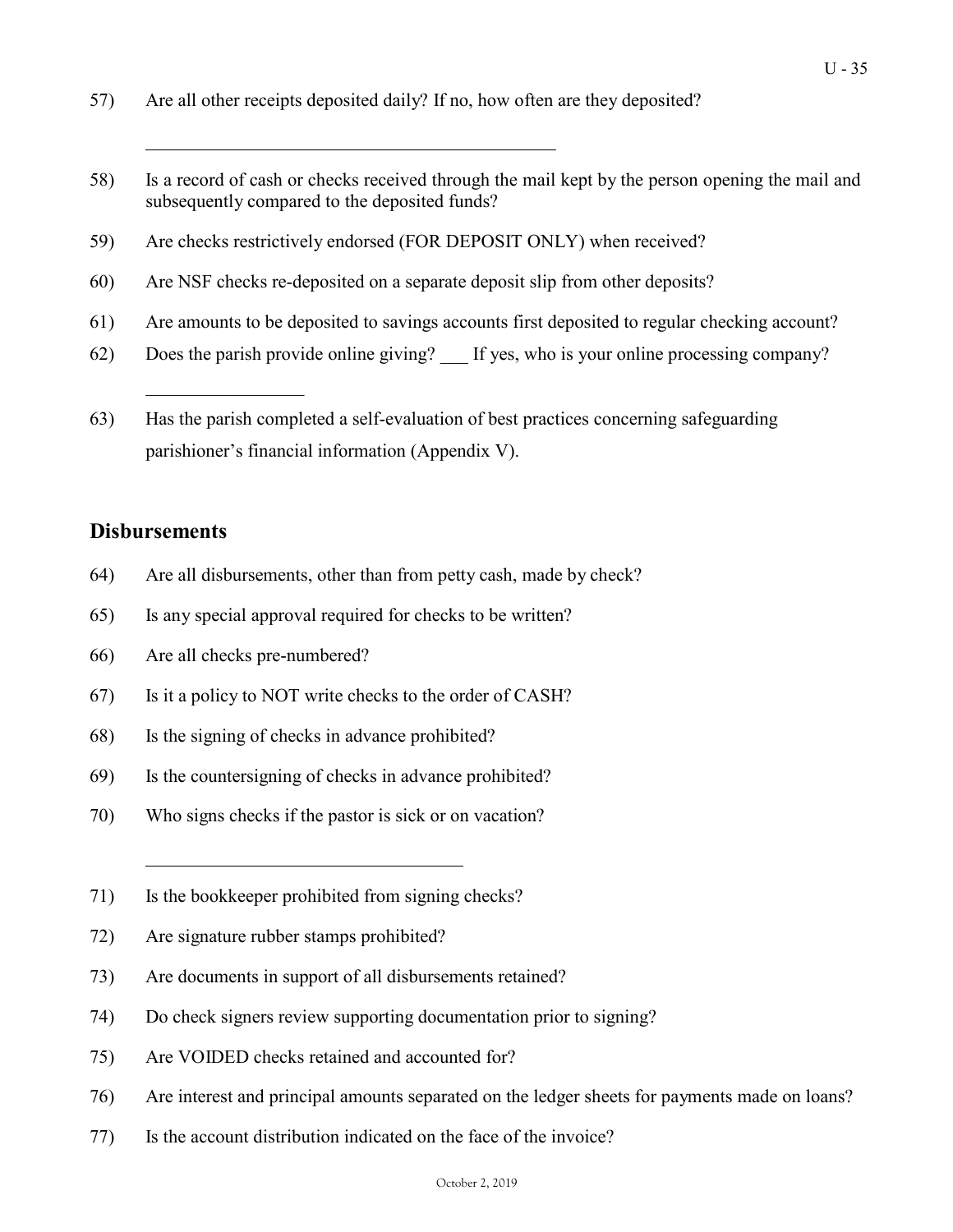- 78) Are unused checks locked in a secure location?
- 79) Are checks mailed by the check preparer?
- 80) In event of the pastor or parochial vicar's absence for a period of more than several days, are two signatures required on checks over a predetermined amount? Are itemized receipts required in support of credit card purchases?
- 81) Are credit card statements reconciled to credit card receipts before payment?
- 82) Does the parish own a debit card?

## **Property, Plant, and Equipment (PP&E)**

- 83) Are parish land and buildings recorded in the balance sheet at cost?
	- a. If there is furniture, artwork, appliances, or equipment belonging to a priest or employee, is it properly marked or inventoried?
- 84) Is there a list of property controlled by various organizations on file in the parish office?
- 85) Is a list maintained of all persons who have keys/security codes to the premises?
- 86) When were keys/codes last changed?
- 87) List any vehicles owned by the parish (include VIN):
- 88) Does the parish/ lease any automobiles or other vehicles?

### **Other Assets**

89) List all other investment assets owned by the parish (e.g.: real estate, oil wells, limited partnerships, rental properties, etc.)

Investment Cost Market Value

## **Liabilities**

90) Are chancery-approved borrowings recorded on the balance sheet as a liability?

## **Payroll/Personnel Issues**

- 91) Is the payroll prepared using:
	- a. Time sheets for all employees
	- b. Current Circular E information (Federal Income Tax and Social Security Withholding Information)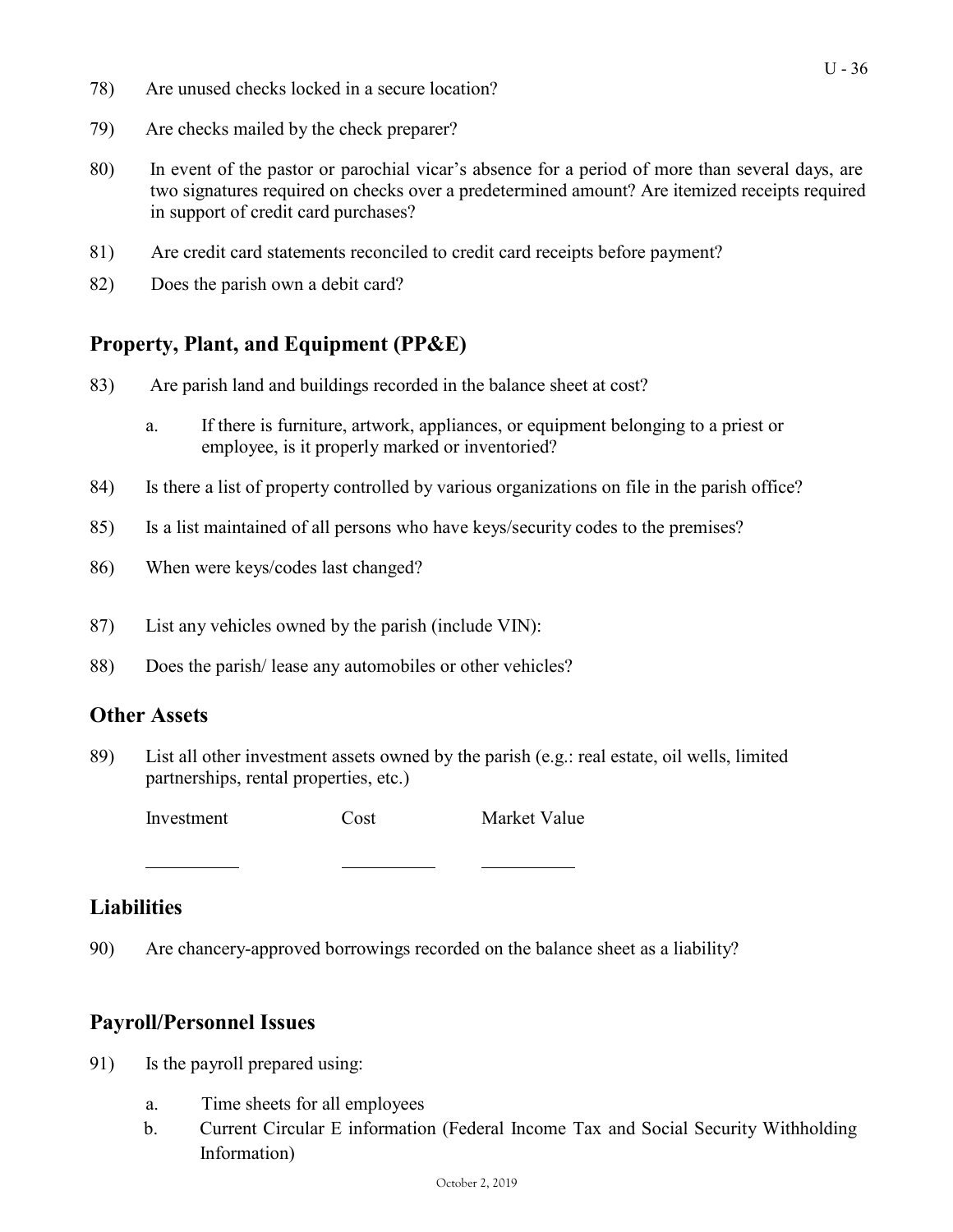- 92) Are the following human resource/payroll related items maintained for each employee:
	- a. Salary history
	- b. Completed application form
	- c. Proof of reference verification
	- d. IRS form W-4 stating exemptions or address changes
	- e. Position description
	- f. Employment Eligibility Verification Form (I-9) proof of citizenship
	- g. Vacation days, sick days, personal days
	- h. Salary rate, approved by the pastor
	- i. Copy of "Ethics and Integrity in Ministry" certification
	- j. Copy of completed benefits card
	- k. Signed waiver of refusing medical coverage by eligible employees
	- l. Termination documentation if applicable
- 93) Is salary and payroll information kept in a locked filing cabinet?
- 94) Are W-2s issued for each employee (including the pastor) by January 31?
- 95) Are W-9s used?
- 96) Are 1099s issued for all non-employee persons paid over \$600 for the calendar year? This includes all non-incorporated contractors, consultants, musicians, visiting priests, etc.
- 97) Is the 941 Quarterly Federal Report prepared and taxes submitted on a timely basis?
- 98) Are all eligible employees (working 30 hours or more per week effective January 1, 1992) offered health benefits?
- 99) Have all eligible employees been given an Employee Handbook? If yes, has each employee signed a certificate of understanding in their personnel file?

## **Affiliated Activities**

## *For Parishes with Raffles*

- 100) If the parish hold raffles, please answer the following:
	- a. How many raffles do you hold in one year?
	- b. What is the prize offered?
	- c. Is Form W-2G filed for recipients of  $$600$  or more in prize winnings?
	- d. Is withholding taken from prize winnings of  $$5,000$  or more? If yes, what percent is held?

## *For Parishes with Bingo:*

- 101) If Bingo is conducted, please answer the following questions.
	- a. How often is Bingo conducted?
	- b. Has a copy of state laws been made available to all members of the Finance Council,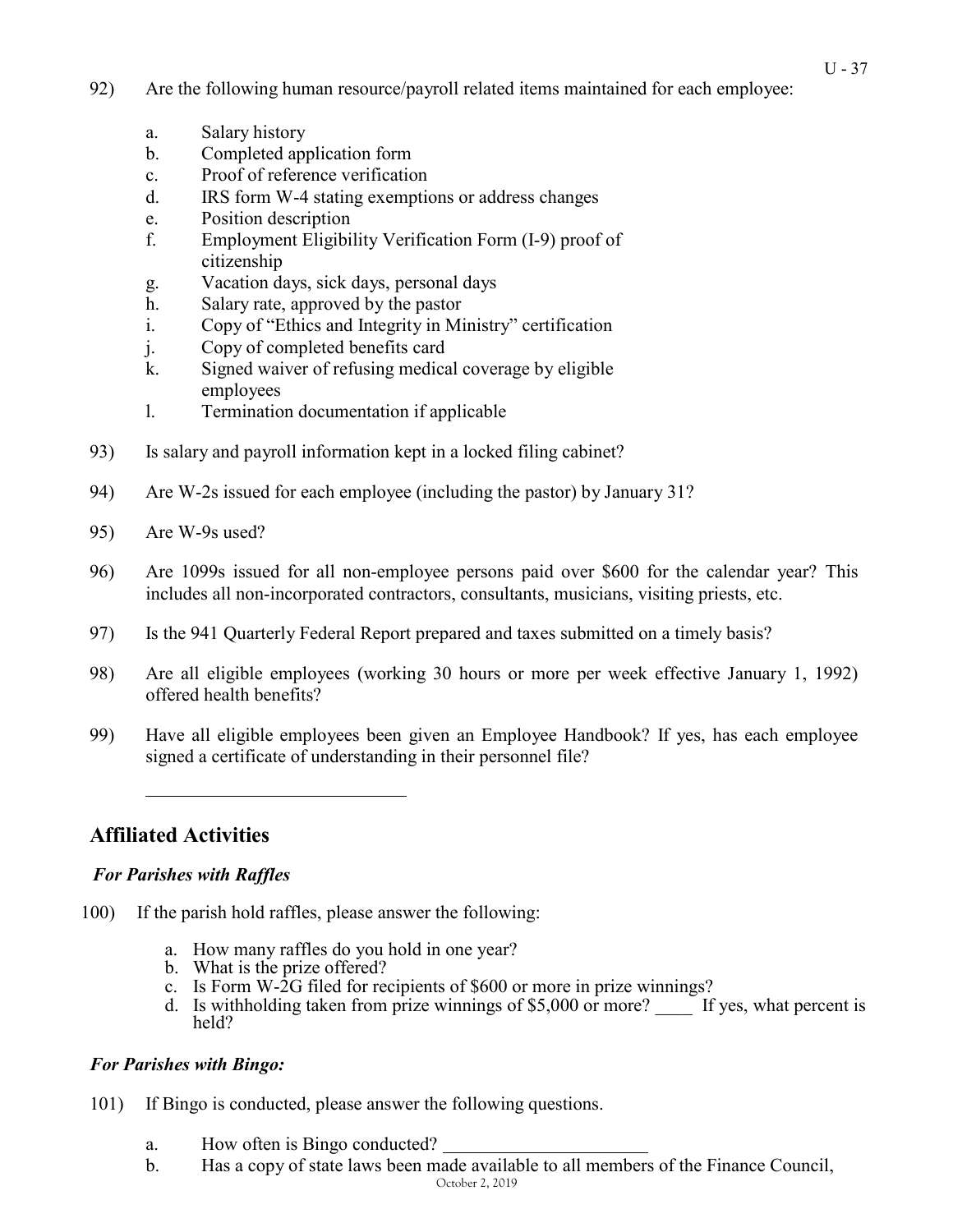Pastoral Council and Bingo committee?

- c. Is Bingo being held "on-site"?
- d. Are quarterly reports submitted to the appropriate authority as required by law?
- e. Is a separate checking account maintained for Bingo?
- f. Are deposits made the first business day after the games?
- g. Is the Bingo administered, conducted, and promoted by volunteer personnel who receive no remuneration of any kind (even tuition)?
- h. Is the Bingo account listed on the balance sheet?
- i. What is the frequency of transfers of Bingo proceeds to the parish general fund?

### *For Parishes with a Cemetery*

- 102) If the parish has a cemetery, please answer the following questions.
	- a. Are cemetery records (perpetual care, lots, etc.) maintained in the parish office?
	- b. Are they maintained in a safe or locked fireproof cabinet?
	- c. Are there duplicate records stored at another location? If yes, where?

### *Mass Stipends*

- 103) Are Mass stipends recorded in a parish Mass Intention Book by date, intention, and amount received?
- 104) Are Mass stipends recorded in the financial records?
- 105) Are Mass stipends deposited in the parish general checking account?
- 106) Are Mass stipends included in the priest's W-2?
- 107) Are stipends received on a "free will" basis only?

### *Other*

- 108) Is there rental income received from any of the following sources:
	- a. Rental of parish hall?
	- b. Rental of buildings (apartments, houses, stores, offices, etc.)?
	- c. Use of parking lot on weekdays or nights?
	- d. From a business activity that could also be carried on by a commercial establishment?
	- e. Advertising in the bulletin?
	- f. Are fundraising activities of all affiliated organizations reviewed by the Finance Council?
- 109) When mailing large quantities of mail, is a third- class bulk mailing permit for non-profit organizations used by the parish/ school?
- 110) Are postage stamps kept in a safe and secure location?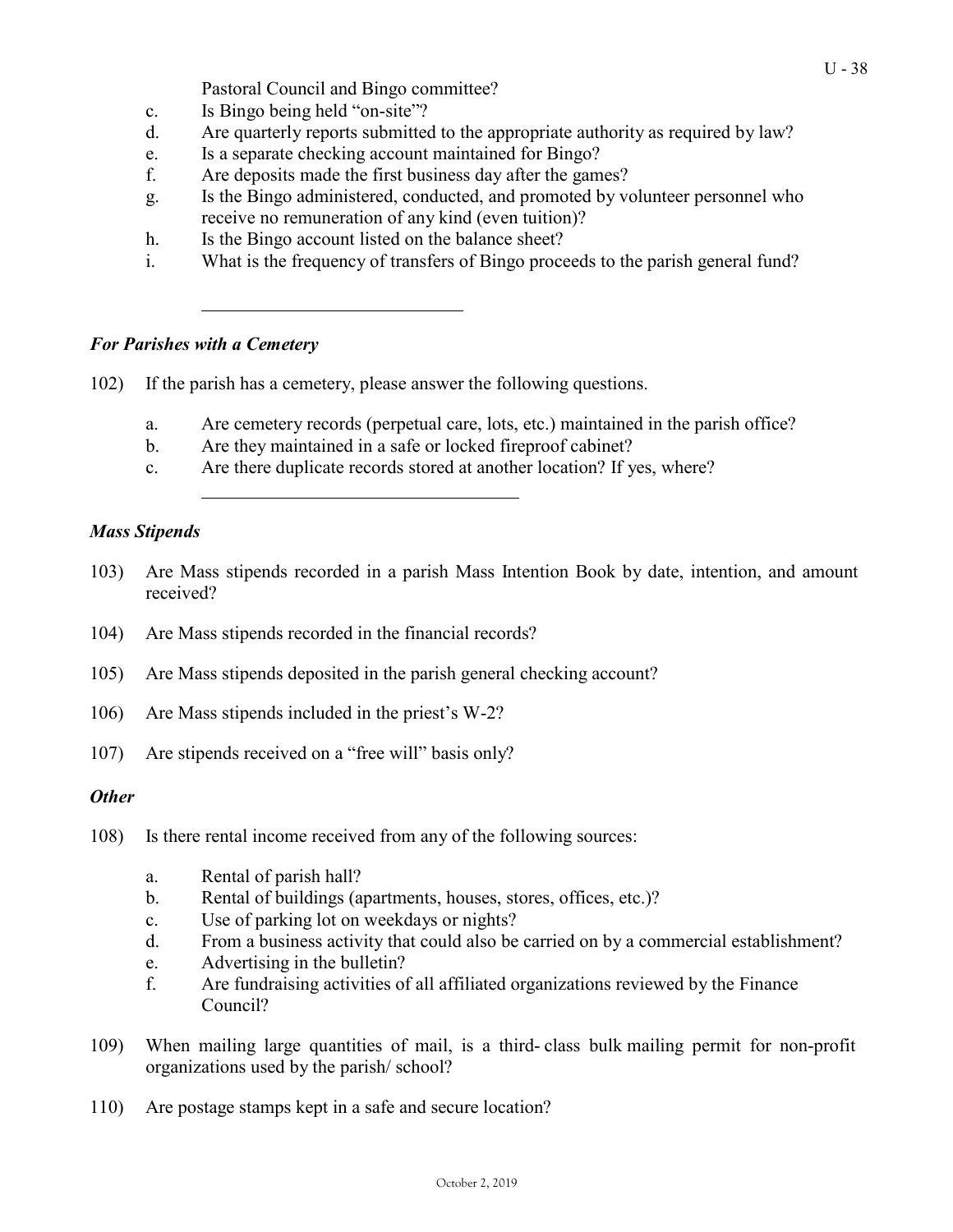| Preparer | Date |
|----------|------|
| Preparer | Date |
| Preparer | Date |
| Priest   | Date |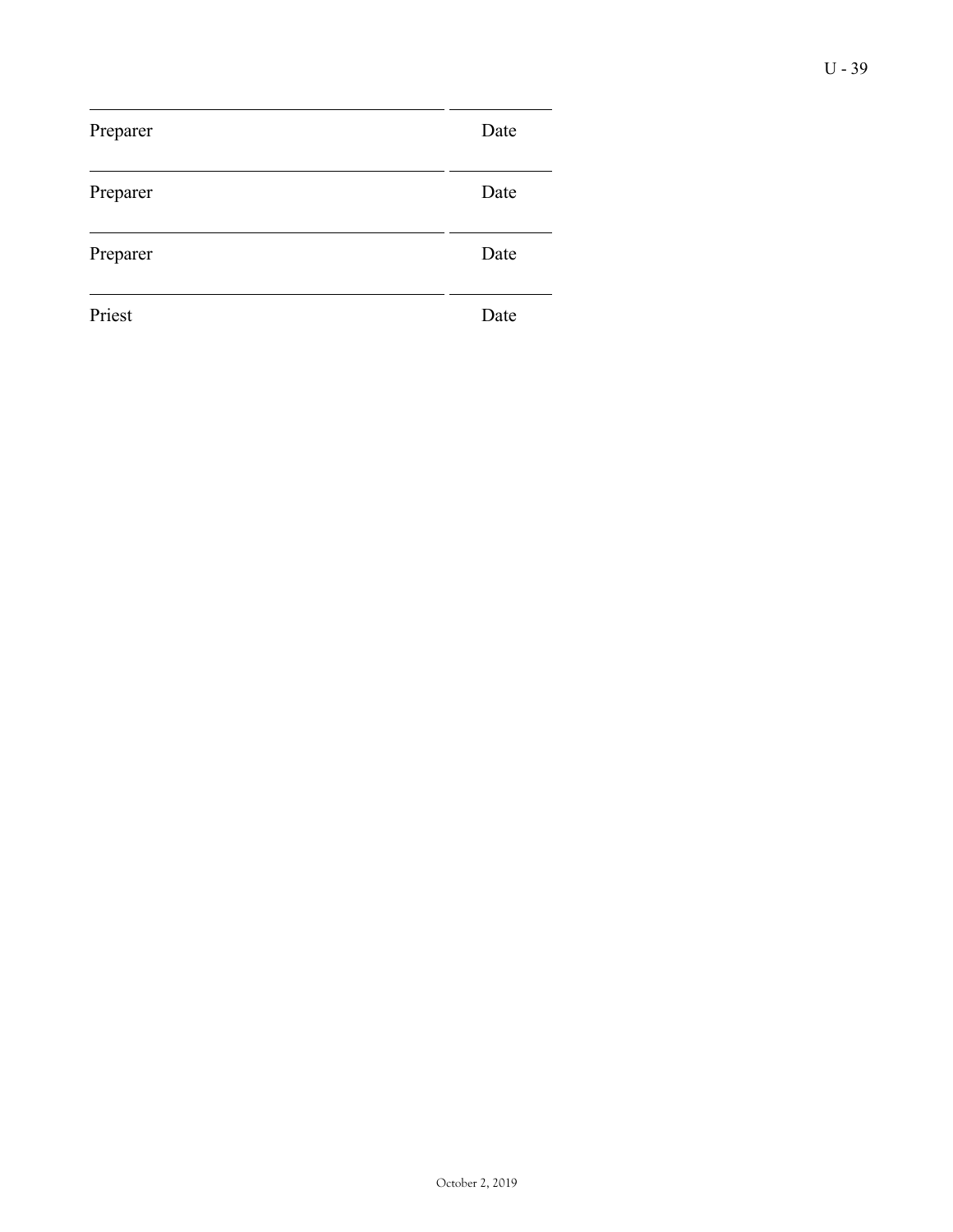# Appendix V – Safeguarding Financial Information

## **A. Network Security**

- 1. Do you have a system firewall?
	- a. If yes, do you have a valid contract to ensure firewall is constantly patched and updated?
	- b. Did an authorized service provider ensure proper configuration and test rule changes for your firewall? If yes, when was it done?
- 2. Password security for all computers and network devices.
	- a. Do you use any default passwords?
	- b. Do you use complex passwords (Mix of uppercase, lowercase, numbers, and special characters)?
	- c. How often are you required to change your password?
	- d. If you document passwords, where is it kept?
	- e. Does your passwords expire? \_\_\_\_\_\_\_\_. If yes, in how many days?
- 3. Do you have an anti-virus software?
- 4. How often do you run Windows Updates?

### **B. Protect Sensitive Data**

- 5. Do you store cardholder data? If yes, how do you store it?
- 6. Do you black out written credit card numbers and/or checking account numbers data as soon as possible (e.g. pledge cards)?
- 7. Do you keep a spreadsheet or database with credit card information?
- 8. Do you keep a spreadsheet or database with checking account information?
- 9. Do you email (send or receive) credit card information?
- 10. Do you keep paper records containing credit card and checking account information under lock and key?
	- a. Who has access to these records?
	- b. How long do you keep these records?
	- c. What do you do with these records after this time period?
- 11. What is your policy for when an employee who has access to these records leave or change roles?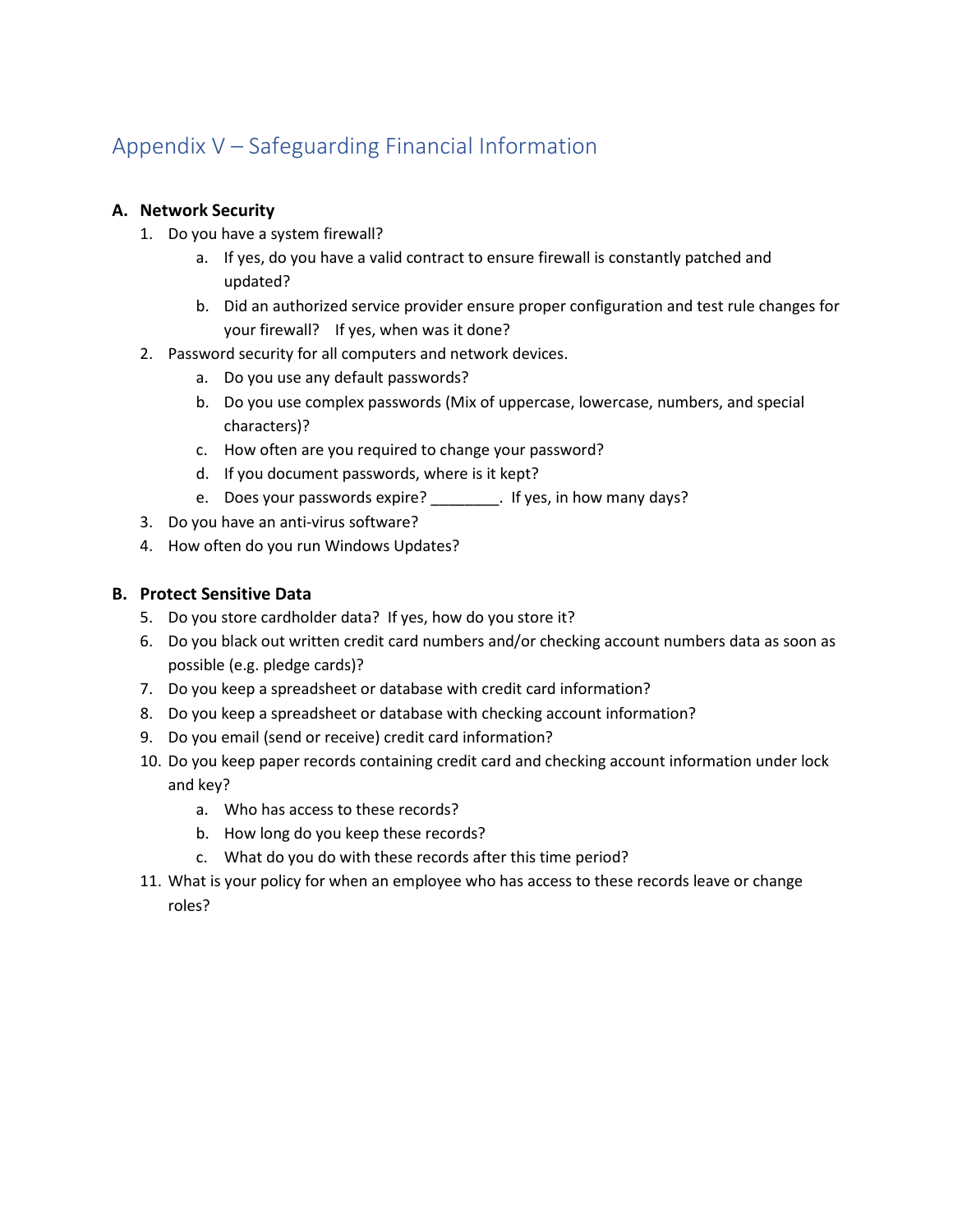## **Appendix VI – Use of Tamper Proof Bags**

### **Preparation**

- 1. A person other than the bookkeeper or a member of the count team puts a sufficient supply of pre-numbered bags in the church prior to each Mass. A designated person is responsible for obtaining the bags before Mass.
- 2. Bags should be labeled as to the Mass time and collection purpose. The bag numbers should be recorded on a control sheet.
- 3. Extra supply of pre-numbered bags should be on hand in case malfunctioning bags or increased collection volumes. All bags should be accounted for each week before it is replenished.

### **Ushers**

- 1. The collection can be immediately placed in the tamper-evident bag or immediately after Mass (more than one person). Each bag should be signed and dated with a permanent marking pen by the two ushers.
- 2. After sealing the bag, ensure the contents are secured properly. Malfunctioning bags should be kept and placed inside the substitute bags.
- 3. Once sealed, tamper-evident bags will be placed in a safe until it can be opened by the money counters.

## **Money Counters**

- 1. Before opening, the numbers on the bags should be compared to the numbers on the control sheet. Bags should NOT be ripped opened but rather be opened with scissors. If there is discrepancy with the control numbers or if the bag appears to be tampered with, contact your priest immediately.
- 2. The Parish Business Administrator or other representative should monitor the verification of bags assigned and used. The Parish Finance Council should periodically review the procedures followed by the ushers and volunteer counting teams.